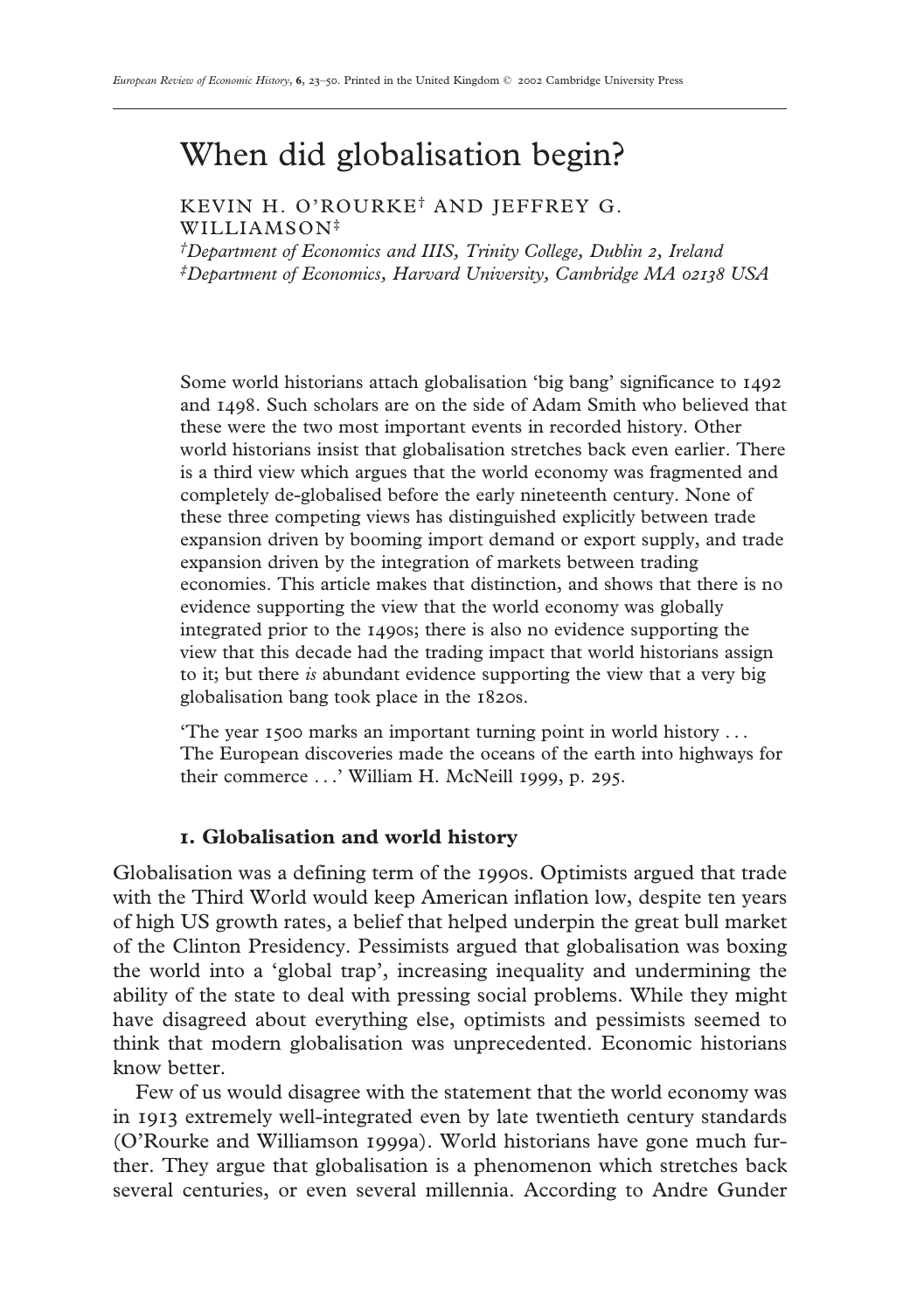Frank, 'there was a single global world economy with a worldwide division of labour and multilateral trade from  $1500$  onward' (Frank 1998, p. 52), while Jerry Bentley argues that even before 1500, 'trade networks reached almost all regions of Eurasia and sub-Saharan Africa and large volumes of commerce encouraged specialisation of agricultural and industrial production' (Bentley 1999, p. 7). Some attach globalisation 'big bang' significance to the dates 1492 (Christopher Columbus stumbles on the Americas in search of spices) and 1498 (Vasco da Gama makes an end-run around Africa and snatches monopoly rents away from the Arab and Venetian spice traders), viewing the period after 1500 as inaugurating 'a genuinely global epoch of world history' (Bentley 1996, pp.  $768-9$ ). Such scholars are on the side of Adam Smith who believed that these were 'the two most important events in recorded history' (Tracy 1990, p. 3).

Not all world historians agree. James Tracy expressed his scepticism with the 1490s big bang theory this way: 'What remains . . . in doubt is the *contemporary impact or significance* of these new configurations of long-distance trade', and 'it is far less clear what meaning the new connections had for those who lived in the sixteenth or even the seventeenth century' (Tracy 1990, pp.  $2-3$ , emphasis added). Many economic historians now 'argue that long-distance trade has been overemphasised', that 'the international economy was poorly integrated before 1800', and that 'if there was a transport revolution  $\dots$  it happened  $\dots$  in the nineteenth century' (Menard 1991, pp. 228 and 272). While Immanuel Wallerstein believes that it was 'in the sixteenth century that there came to be a European world-economy based upon the capitalist mode of production' (Wallerstein 1974, p.  $67$ ), he also believes that several parts of the world (India, Russia, the Ottoman Empire and West Africa) only became incorporated into this world economy some time between  $1750$  and  $1850$ , as the trade in luxury goods which had linked these regions to the core was replaced by trade in bulk goods (Wallerstein  $1989, ch. 3$ .

Others think that globalisation was a significant phenomenon long before  $1500$ , including Frank himself ( $1998$ , pp. 329–9). Janet Abu-Lughod ( $1989$ , pp.  $8$ ,  $286$ ) describes 'an international trade economy ... that stretched all the way from northwestern Europe to China' in the century before 1350, based on the *pax Mongolica* in which 'trade and exchange moved relatively freely'. Frank and Barry Gills (1993, p. 3) go further, arguing that 'the existence of the same world system in which we live stretches back at least 5,000 years'.

So, is globalisation 20, 200 or 2000 years old?

### **. How to measure globalisation**

This article looks at just one dimension of globalisation, international commodity trade, and thus ignores other dimensions, such as international factor mobility. The article brings empirical evidence to bear on what thus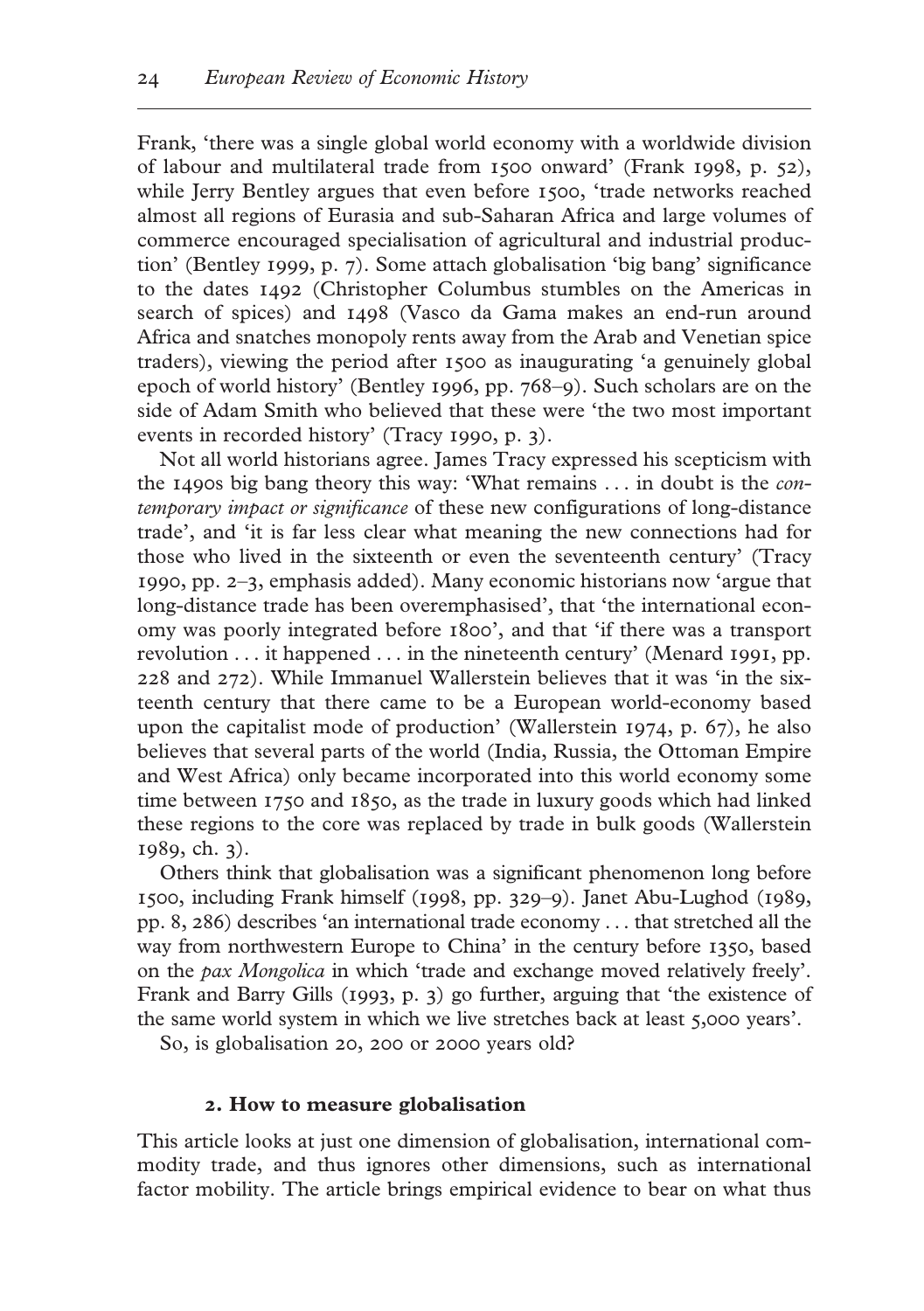far has been largely a qualitative discussion. Before doing so, we need to define terms: globalisation is taken here to mean the integration of international commodity markets. Figure I presents a stylised view of trade between some home country and the rest of the world (the latter denoted by an asterisk). MM is the home import demand function (that is, domestic demand minus domestic supply), with import demand declining as the home market price  $p$  increases. SS is the foreign export supply function (foreign supply minus foreign demand), with export supply rising as the price abroad  $p^*$  increases. In the absence of transport costs and trade barriers, international commodity markets would be perfectly integrated: prices would be the same at home and abroad, determined by the intersection of the two schedules. Transport costs and protection drive a wedge *t* between prices. Commodity market integration, or globalisation as we define it here, is represented by a decline in the wedge: falling transport costs or trade barriers lead to falling import prices, rising export prices, commodity price convergence, and an increase in trade volumes.

The fact that trade should rise as transportation costs or trade barriers fall is, of course, the rationale behind using trade volumes or the share of trade



Figure 1. *Trade between home country and rest of world*.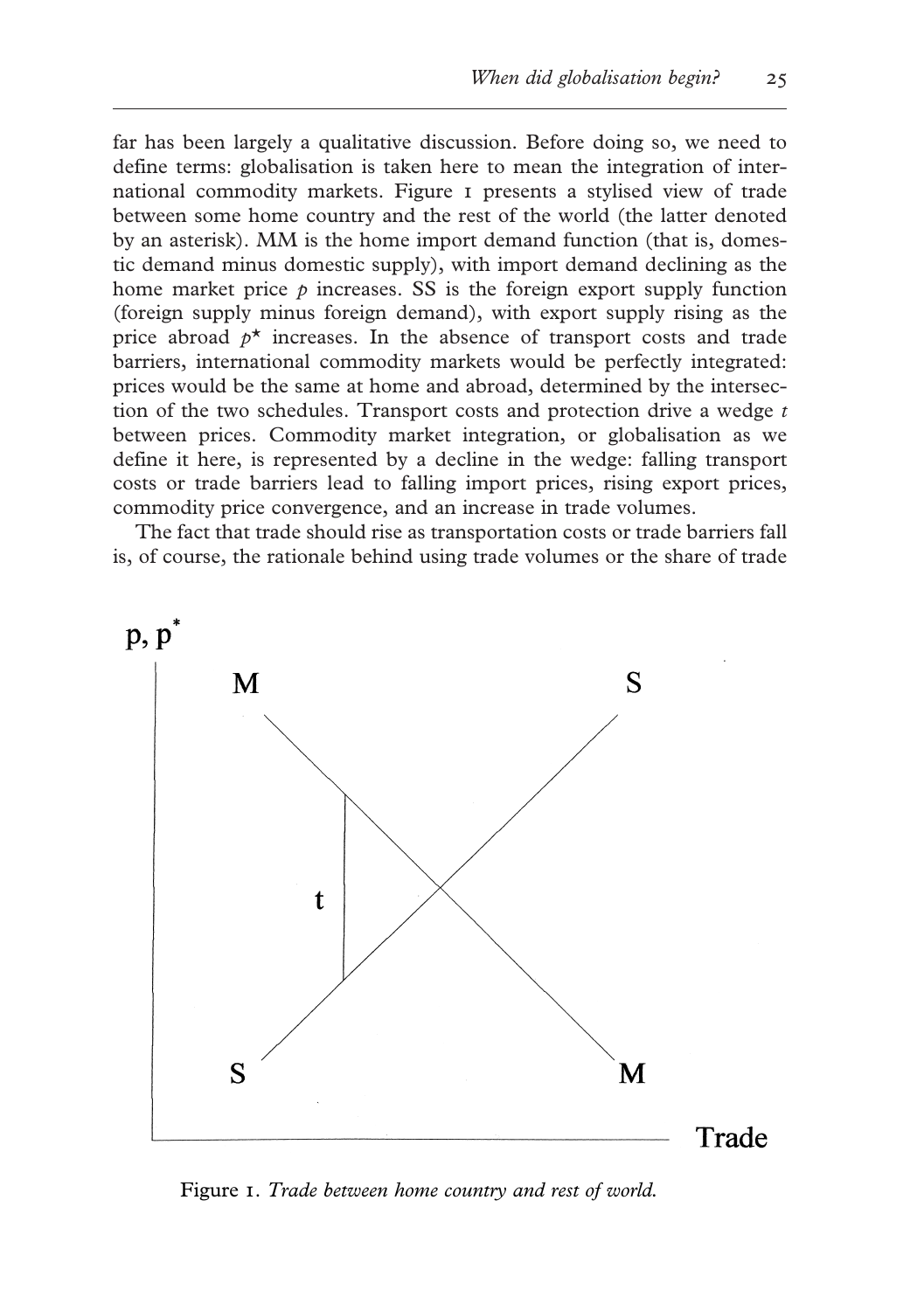in GDP as a proxy for globalisation and international commodity market integration, a practice adopted by several authors (for example, Chase-Dunn *et al.* 1999). However, Figure I makes it clear that globalisation is not the only reason why the volume of trade might change over time. Outward shifts in either import demand MM or export supply SS can also lead to trade expansion, and such shifts could occur as a result of population growth, the colonisation of empty lands, capital accumulation, technological change, and a variety of other factors. Alternatively, globalisation could coincide with falling trade volumes if *MM* or *SS* were shifting inwards over time. Thus, *the only irrefutable evidence that globalisation is taking place is a decline in the international dispersion of commodity prices or what might be called commodity price convergence*.

Although it is commodity price convergence that matters, historians rarely look for evidence of such convergence or its absence.<sup>I</sup> They look instead at shipping technologies, port histories, the evolution of trading monopolies, the rise and fall of trade routes, trade volumes, foreign coins in local burial grounds and so on. Such evidence may or may not correlate with commodity price convergence, since trade could merely be responding to shifts in demand or supply, at home or abroad. For globalisation to have an independent influence on an economy, two conditions must be fulfilled. First, trade-creating forces must change domestic commodity prices before anything else can happen. Second, the changes in domestic commodity prices must induce a reshuffling of resources in order for trade to influence the things that really matter, like the scale of output, the distribution of income, absolute living standards or the quality of life. This inference follows regardless of how colourful are the tales of explorers, discoverers, sea battles, plunder, pirates, flows of specie, the size of spice trade profits, financial bubbles and financial busts that fill our history books. These are tales about *rent-seeking*, not about the integration of global markets.

Long-distance trade between continents developed as transport costs, monopoly, mercantilist intervention, pirates, and international conflicts declined. Initially, only goods with very high value to bulk ratios were shipped, like silk, exotic spices and precious metals. The range of goods traded extended over time, but it was *not* a gradual evolution, but rather a history punctuated by abruptly changing trade regimes. In fact, the six centuries after 1400 trace out three very distinct eras of commodity exchange and specialisation. Long-distance trade in the pre-eighteenth century period was largely limited to what might be called non-competing goods: Europe

 $I<sup>T</sup>$  One revealing indicator is to look for entries under 'prices' in the subject index of wellknown world history texts. Here are some partial results: Prakesh (1998), none; McNeill (1999), one to 'price revolution'; Curtin (1984), two, one on 'administered prices' and another to 'price fixing'; and Chaudhuri (1982), none. The examples could be multiplied.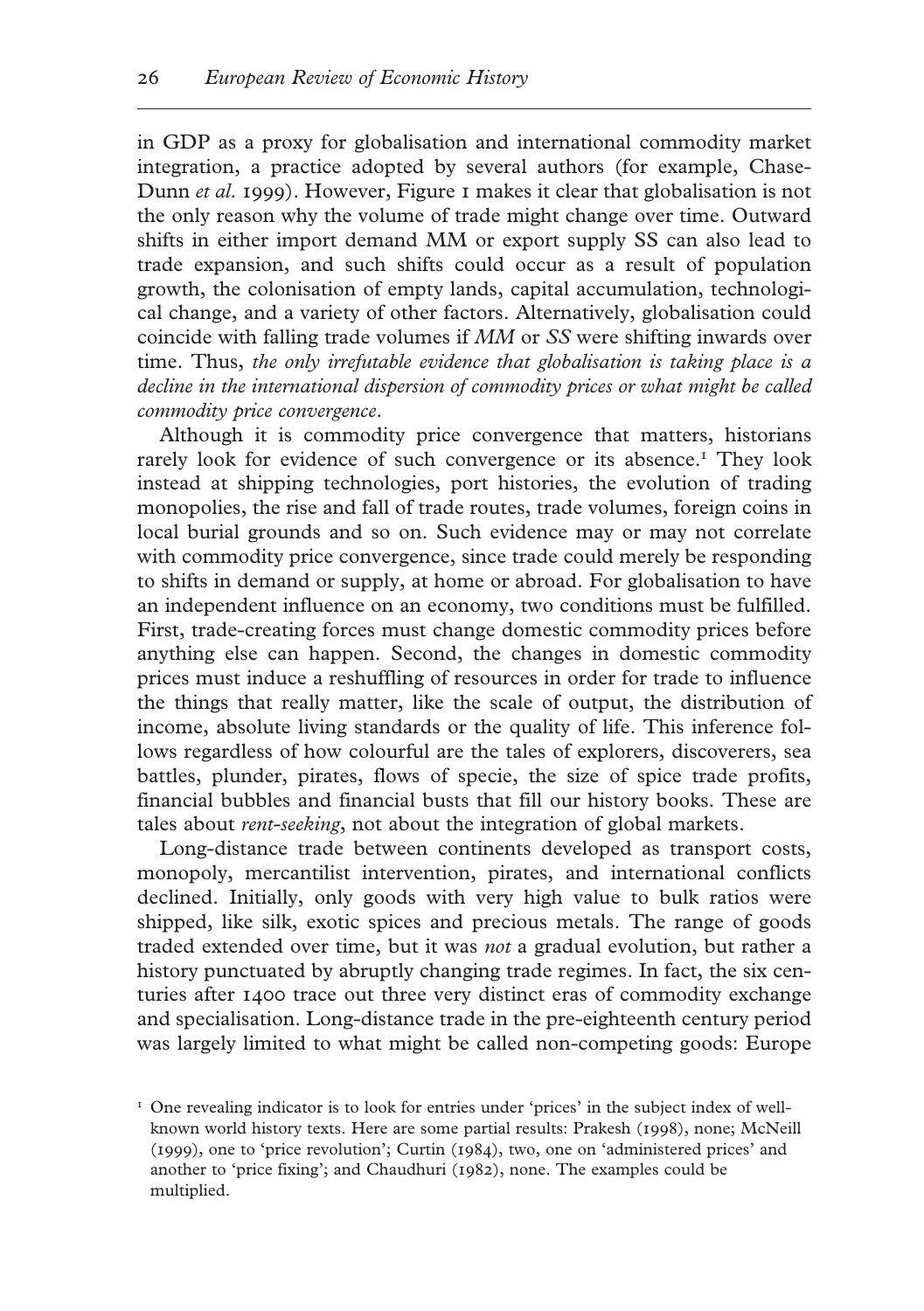imported spices, silk, sugar and gold, which were hardly found there at all; Asia imported silver, linens and woollens, which were hardly found there at all (with the important exception of Japanese silver before 1668). Dutch exports of precious metals to Asia accounted for between a half and twothirds of the value of Asian products imported into Europe by the Dutch East India Company (hereafter, VOC: Vereenigde Oostindische Compagnie), while VOC imports into Europe were dominated by spices, tea, coffee, drugs, perfumes, dye-stuffs, sugar and saltpetre. Indeed these were 84 per cent of the VOC import total in  $1619-1621$ , 73 per cent in  $1698 - 1700$ , and still a hefty 64 per cent as late as  $1778 - 1780$  (Prakesh 1998, Table  $4.1$ , p.  $115$ ). Imports into Lisbon from Asia were almost all spices in  $1518$  (Prakesh 1998, Table 2.2, p. 35). Textiles came to take a larger share of that total, but spices were still 88 per cent of Asian imports into Lisbon by 1610 (Prakesh 1998, Table 2.3, p. 36). Even the English East India Company, which specialised in the textile trade, had imports heavily weighted by spices and specie:  $43.4$  per cent in  $1668-1670$  and  $46.5$  per cent in  $1758-1760$  (Prakesh 1998, Table 4.2, p. 120). By definition, these noncompeting goods were very expensive luxuries in importing markets, and thus could bear the very high cost of transportation from their (cheap) sources. Also by definition, their presence or absence in Europe had little impact on domestic production since they were largely non-competing. Again by definition, their presence or absence in Europe had an impact only on the living standards of the very rich who could afford these expensive luxuries.

The second era starts in the early nineteenth century with the rise of trade in 'basic' competing goods such as wheat and textiles, preceded by an eighteenth century transitional phase sprinkled with trade in furs, tobacco and cotton. The century records spectacular transport cost declines and commodity price convergence. It is a century when price gaps between trading partners fell sharply and when globalisation forces had a big income distribution impact on long-distance trading partners, just as Heckscher-Ohlin trade theory would suggest (O'Rourke and Williamson 1999a, ch. 4).

The third era contains the present, decades which have seen trade in both basic and highly differentiated manufactured commodities. The power of simple Heckscher-Ohlin theory is more difficult to identify in this period, characterised as it is by the rising dominance of skills and new technologies, than it is in the previous era of less complicated and more stable technologies during which endowments of land, labour and capital mattered most.

When did globalisation become sufficiently advanced that it started influencing overall living standards and income distribution, by changing domestic commodity prices and inducing the widespread reallocation of resources within national economies? This article offers what we think is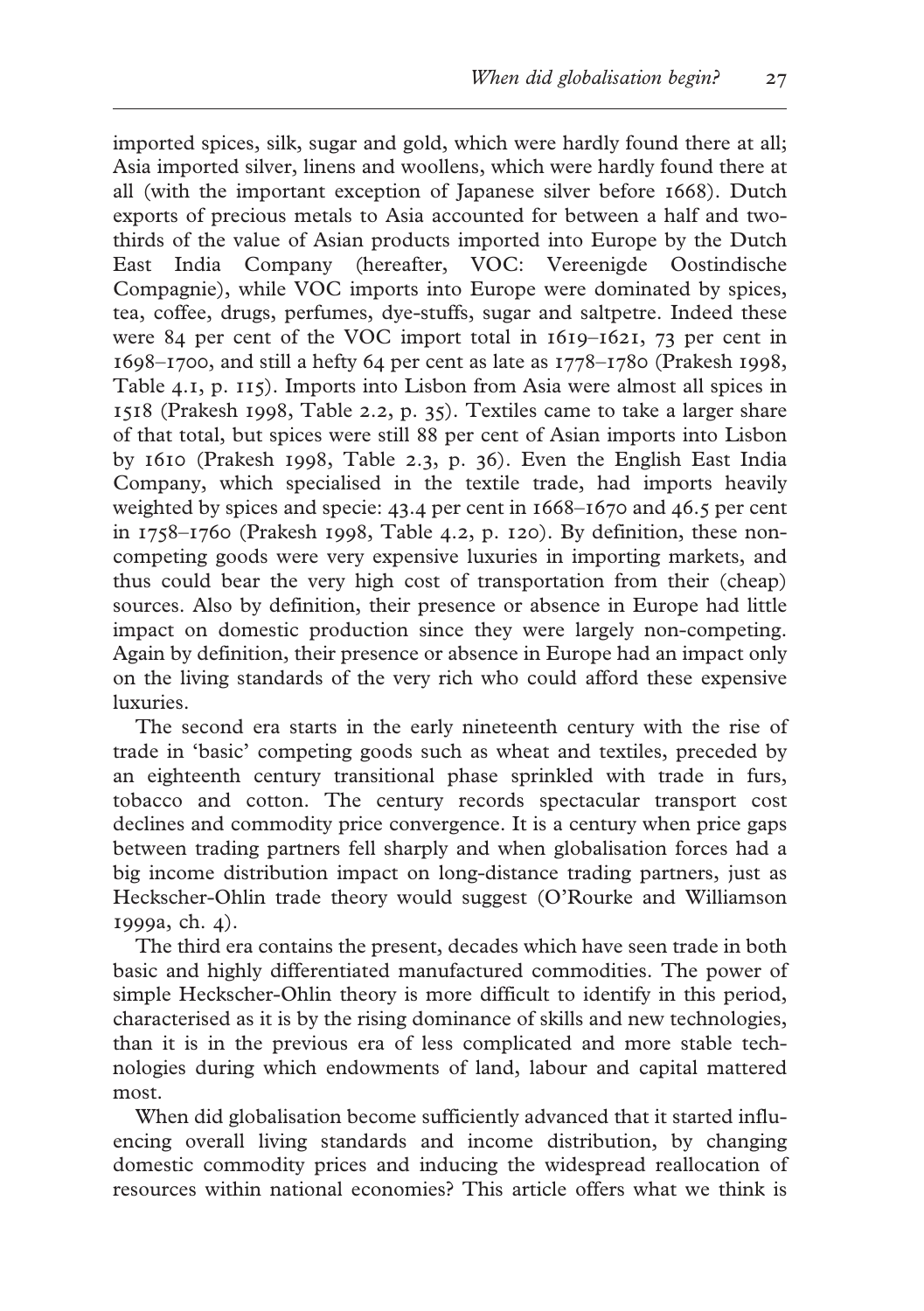powerful evidence that these two conditions were *not* satisfied during the three centuries following  $1492$  and  $1498$ , but that they did start being satisfied about two centuries ago. We see no evidence documenting significant pre-nineteenth century global price convergence for the (competing) commodities that really mattered to the economic lives of the vast majority. Nor do we see any evidence of significant commodity price convergence even for those (non-competing) commodities that mattered little to the vast majority. The implications for world history are, we think, revisionist and profound.

Sections  $\alpha$  and  $\beta$  review the price evidence which we think establishes the superiority of our dating of global history over that of Andre Gunder Frank and other world historians. Section 5 offers the key test of our central proposition: that globalisation was sufficiently advanced by the early nineteenth century to influence domestic factor prices and living standards, but not before. Here we explore almost four centuries of English experience with relative factor prices, commodity prices and factor endowments. We find that the terms of trade between agriculture and industry (relative commodity prices) and the wage-rental ratio (relative factor prices) were closely tied to the land-labour ratio (relative endowments) prior to the nineteenth century, while we find far more independence between them after the French Wars and the dismantling of the Corn Laws. Thus, the date for big bang theories of global economic history should be the  $1820s$ , not the  $1490s$ . Section 6 offers some concluding remarks.

### **. The first era: no commodity price convergence**

### *.. The North Atlantic before*

The best summary we have seen dealing with the evolution of transport costs in the North Atlantic prior to the early nineteenth century is by Russell Menard (1991). Much of Menard's evidence was taken from James Shepherd and Gary Walton (1972), but these scholars did not deflate their nominal indices as did Menard, who found very little evidence favouring a transport revolution. Of course, our interest is in commodity price convergence, while Menard's interest was limited to freight costs and the role of productivity advances in transportation in reducing them. Still, Menard's freight cost indices offer very mixed evidence with no unambiguous support for a pre-nineteenth century transport revolution.

The most negative evidence for the world historians' view is the sugar trade of Barbados and Jamaica, and the rice trade of Charleston, both with England. Menard  $(1991, 7ab]$  6.6, p. 264) documents stability in the peacetime real freight charges on sugar between the  $165$ os and the  $176$ os, deflating the nominal charges by the Brown-Hopkins (1981) consumer price index. But if sugar prices in Barbados and Jamaica fell by more than did the CPI in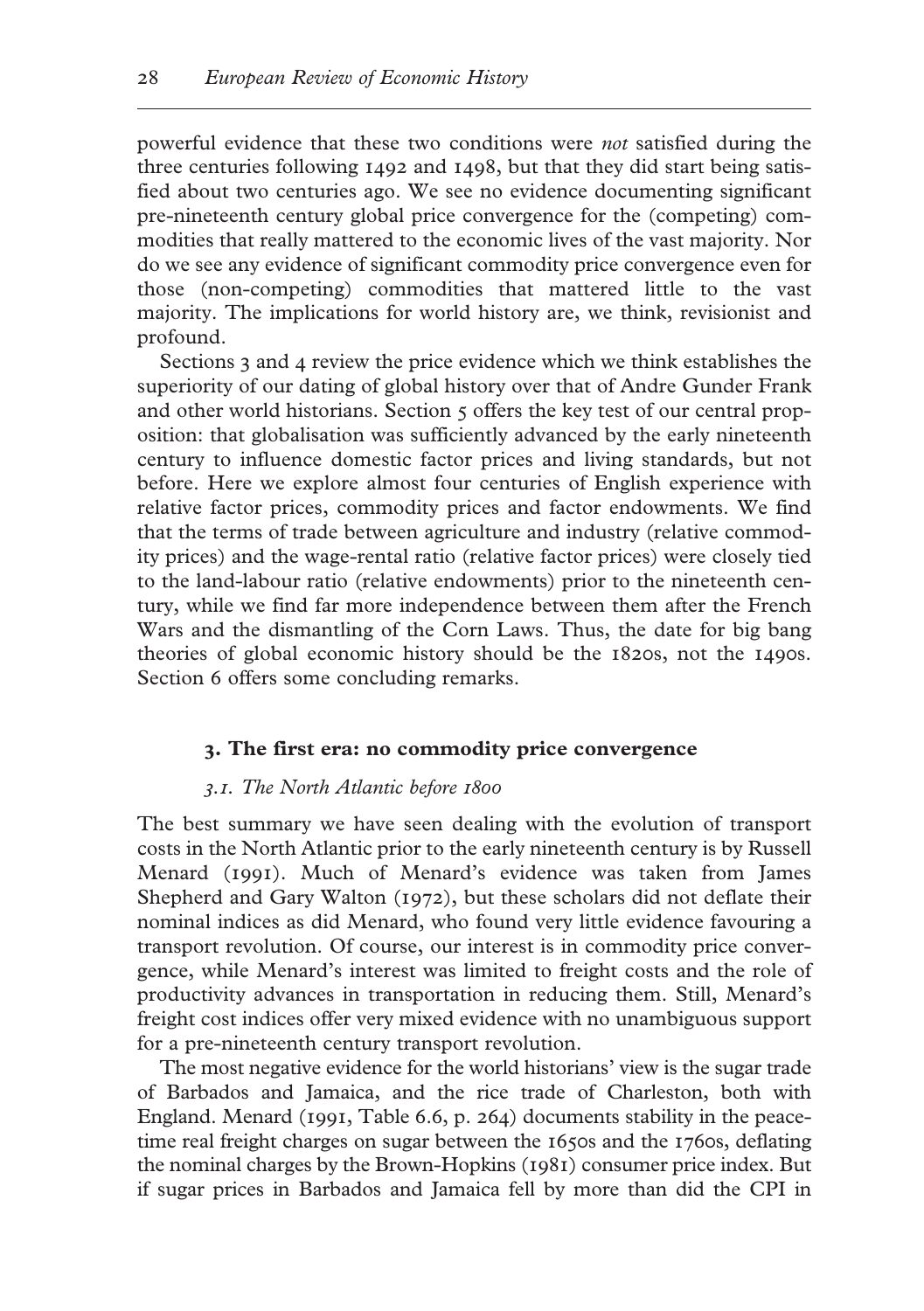England, the rise in Menard's real freight rate index would be understated and its fall overstated. Apparently sugar prices *did* fall by more (Mechner 1999, Figure 2.2, p. 58a; McCusker and Menard 1991, Figure 7.1, p. 158). In short, 'the sugar trade offers little support for the notion of a . . . transport revolution' (Menard 1991, p.  $267$ ) in the North Atlantic prior to the nineteenth century. The North Atlantic rice trade also shows no fall in real freight rates between the 1690s and the 1760s, although it did undergo a decline thereafter (Menard 1991, Table 6.8, pp. 268-9). Once again, if rice prices in Charleston fell by more than did the CPI in England, then this late eighteenth century decline in freight rates is overstated, an offset that would have been greatly reinforced by rising insurance charges in the more hostile world of the French Wars.

Menard also offers a freight rate index for the wine trade between Bordeaux and London, from the 1290s to the 1660s, again deflated by the British CPI (Menard 1991, Table 6.1, pp. 241–2). His index rises up to the 1490s, and it remains relatively high and unchanged until the 1550s. No progressive transport revolution here, but rather a transport regression. During the next century, however, the index drops sharply. Yet that big drop is not caused by a fall in nominal freight charges, since they did not fall. It is the huge surge in the Brown-Hopkins consumer price index between 1550–54 and 1616 that drives down Menard's real freight rate. Here again, why deflate by the English CPI? Since our interest is solely in commodity price convergence, we should deflate the freight rate by the price of wine. Did the price of wine rise less than the CPI, an index that excludes wines entirely and is dominated by grains (Brown and Hopkins  $1981$ , pp. 32–59)? Unfortunately, we have not been able to find wine prices for the early modern period, but we note that there was absolutely no fall in the real freight index on the wine trade connecting Malaga and London between the 1590s and the 1680s (Menard 1991, Table 6.10, p. 273).

The best case for a North Atlantic pre-nineteenth century transport revolution lies with the tobacco trade. Between  $1618$  and  $1775$ , freight charges on tobacco shipments from the Chesapeake to London fell consistently, and by a lot. Adjusted by the Brown-Hopkins CPI, real freight rates fell by . per cent per annum over the entire colonial period (Menard 1991, p. 255). Menard is unimpressed by this fall since it had nothing to do with transport revolutions: almost all of the gains were due to the introduction of standard containers and the more efficient use of cargo space.

We have searched for evidence of transport revolutions affecting the Newfoundland cod fisheries, but have been unable to locate evidence on freight rates or trans-Atlantic commodity price gaps. What we do have is Earl Hamilton's data on dried codfish prices in Andalusia  $(1505-49)$  and  $1606-50$ and Valencia ( $1555-1646$ ). If transport costs connecting the cod fisheries to European markets were plummeting, wouldn't we expect the relative price of cod to fall in Spain? Yet, when regional codfish prices are deflated by general regional prices, there is no such trend. The series for the entire period from 1505 to 1650, plotted in Figure 2, suggests, if anything, an *upward* trend in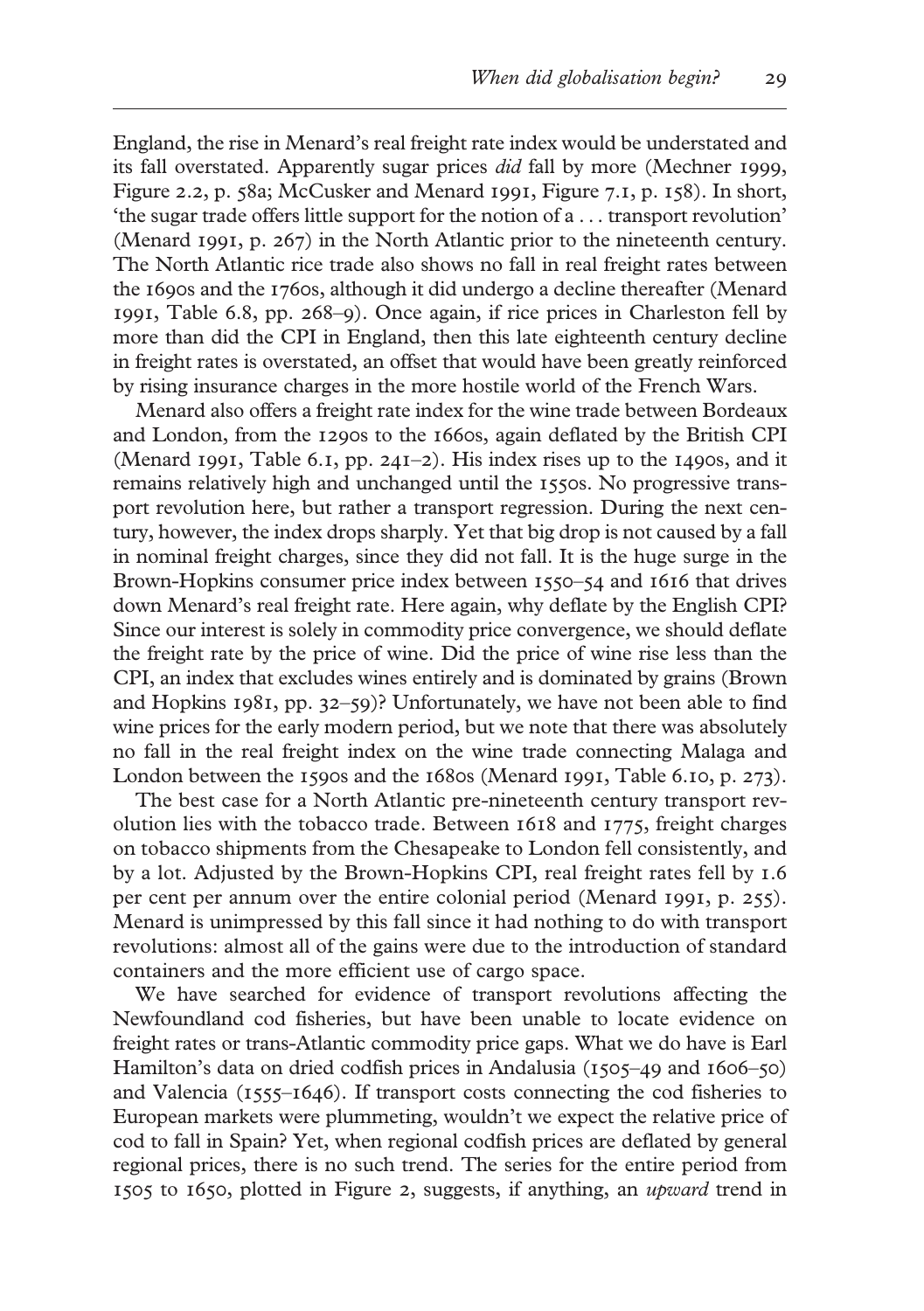Andalusian cod prices. And if the first three Valencian observations are excluded in Figure 2, there is no trend for that province between 1555 and . These data are suggestive but not conclusive. After all, Iberian fishermen dried their fish at home, and so the dried codfish prices collected by Hamilton incorporated a Spanish drying component (Michell 1977, p. 157). Furthermore, the failure of dried cod prices to fall in Europe during this period could be consistent with globalisation if import demand was soaring or export supply was collapsing. Nonetheless, the cod price facts do not on the face of it suggest any big trans-Atlantic freight rate decline during this period.

It seems that the tobacco freight data offer the only evidence of trans-Atlantic transport revolutions and commodity price convergence prior to the nineteenth century.

### *.. Along Asian trade routes before*

In Joseph Schumpeter's grand vision, major innovations are followed by long periods of minor tinkering, so that costs fall, very fast at first, approaching asymptotically stable levels later. If 1492 and 1498 saw the beginning of





Figure 2. Real dried cod prices: Spain, 1505-1650.

<sup>&</sup>lt;sup>2</sup> We use Hamilton's (1934) Appendices 3, 4 and 5. Andalusian prices are converted into silver prices using the premiums reported by Hamilton (pp. 93, 96); Valencian prices are converted using his premiums on Castilian silver in terms of Valencian silver  $(p. 131)$ . The average silver price index is given in his Appendix 8.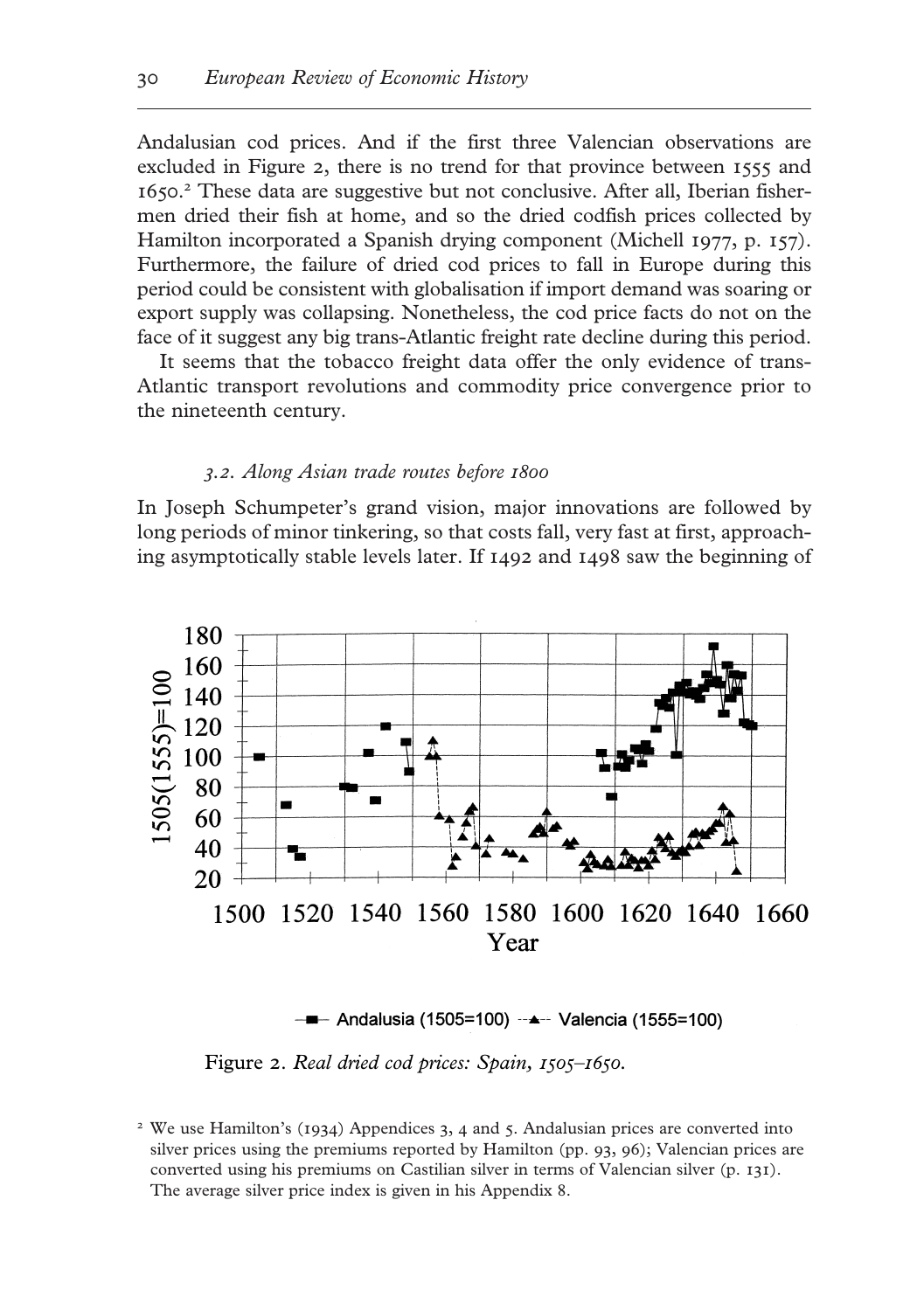a truly global world economy, then we should see plenty of evidence of transport cost declines, commodity price convergence and trade booms along Euro-Asian trade routes in the three centuries that followed. As far as trade booms are concerned, Ralph Davis ( $1962$ , p.  $17$ ) points out that even by 1663 only a tiny 6 per cent of the total tonnage of ships engaged in English external trade was involved with east Asia. Furthermore, there is not much evidence documenting what happened to transport costs along Euro-Asian routes. Nor is there even an active scholarly tradition of seeking that evidence. One impressive exception, however, is a paper by Niels Steensgaard (1965) on Dutch and English freight costs on southeast Asian trade routes between 1601 and 1657.

At the beginning of the seventeenth century, freight costs on the East India round-trip voyage from Europe were  $f_1$ 30–32 per ton, whether carried in a Dutch or an English vessel (Steensgaard 1965, p.  $148$ ). By the 1650s, the freight costs on English chartered ships had fallen to  $f<sub>1</sub>16-23$ (Steensgaard 1965, Table 1, p. 152). Surely Steensgaard's evidence points to a big fall in transport costs? Looks, however, can be deceiving. The source of the decline 'was undoubtedly the reduction in the time that ships were away [and] after  $1640$  it was appreciably shorter – not only for chartered ships but for the Company's own ships as well' (Steensgaard 1965, p. ). Steensgaard is not talking about the duration of the voyage out and the voyage back, both of which remained unchanged, but rather the turnaround time in Southeast Asia. Prior to 1640, these ships were also required to perform protective duties in Asian waters – to put down local revolts, build forts, show the flag, negotiate agreements and so on. After  $1640$ , chartered ships did not perform these functions, but rather a permanent Asian fleet of smaller VOC ships did. The cost per ton per trip does not include the cost of the permanent fleet, borne by the East India Company as before, but not directly included as part of the charter cost per ton. When these costs are added back in, most of the transport cost decline would probably evaporate.

Ralph Davis (1962, pp. 262–4) and Bal Krishna (1924, pp. 321–3) extend the freight cost evidence from the  $165$  os to the  $173$  os. They find that freight costs 'were higher in the  $1720s$  and  $1730s$  than they had been in the  $1660s$ and  $167$ os and they took another step upward in the  $176$ os, when they return to the levels prevailing in the early seventeenth century' (Menard 1991, p. 250). Figure 3 plots Davis' data on freight rates for 'fine' goods, such as textiles, from 1702-60. These freight rates, from the Malabar Coast and Bay of Bengal on the one hand, and Bombay and Surat on the other, are deflated by the average prices paid for Bengali and Bombay textiles respectively (Davis 1962, p. 263; Chaudhuri 1978, Tables C.20, C. 22). The figures show no sign that freight rates were declining on the large-scale textile trade routes between India and Europe during the eighteenth century.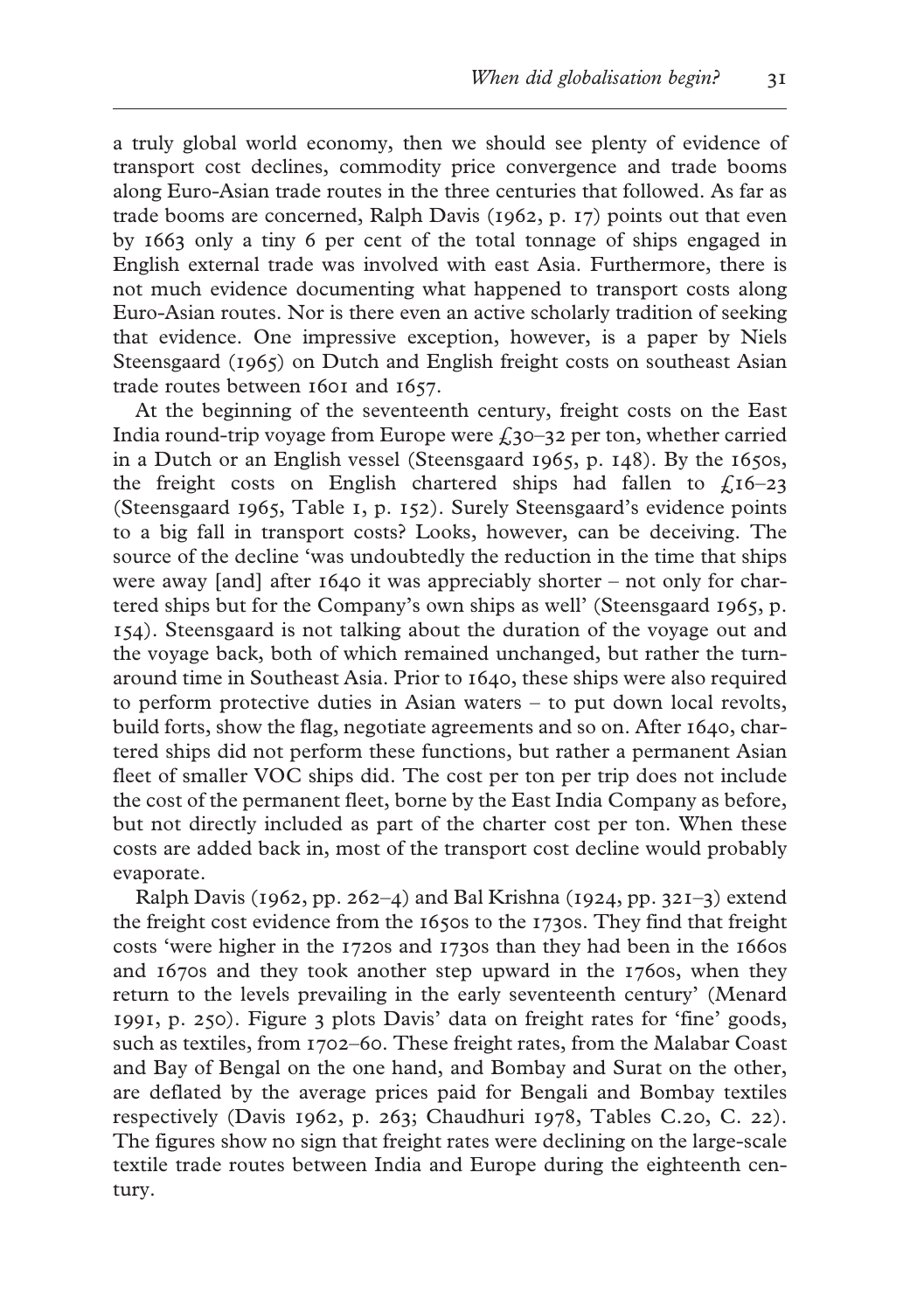

 $\rightarrow$  Bengal  $\rightarrow$  Bombay

Figure 3. *Real textile freight rates: India, 1702-1760.* 

As far as we can tell, there is absolutely no evidence of any transport revolution along Euro-Asian trade routes during the Age of Commerce.

### *.. Asian spices and textiles before*

There is good evidence documenting commodity price convergence, or its absence, for three non-competitive commodities prior to  $1800 -$  cloves, coffee and pepper, important evidence when we remember that spices and pepper combined were 68 per cent of Dutch homeward cargoes in the midseventeenth century (Reid 1993, pp.  $288-9$ ). We have enough evidence to compute clove price gaps between Amsterdam and Maluku (in the Southeast Asian archipelago); the pepper price gap between Amsterdam and Southeast Asia (in and around Sumatra); and the coffee price gap between Amsterdam and Java or Sumatra (Bulbeck *et al.* 1998). Figure 4 plots mark-ups for the three commodities, where mark-ups are defined as the ratio of the European to the Asian price. The price convergence for cloves up to the  $164$ os was short-lived, since the spread soared to a  $350$ -year high in the 1660s, maintaining that high level during the VOC monopoly and up to the 1770s. The clove price spread fell steeply at the end of the French Wars, and by the 1820s was one-fourteenth of the 1730s level. This low spread was maintained across the nineteenth century. Between the 1620s and the 1730s, the pepper price spread showed no trend, after which, however, it soared to a 250-year high in the 1790s. By the 1820s, the pepper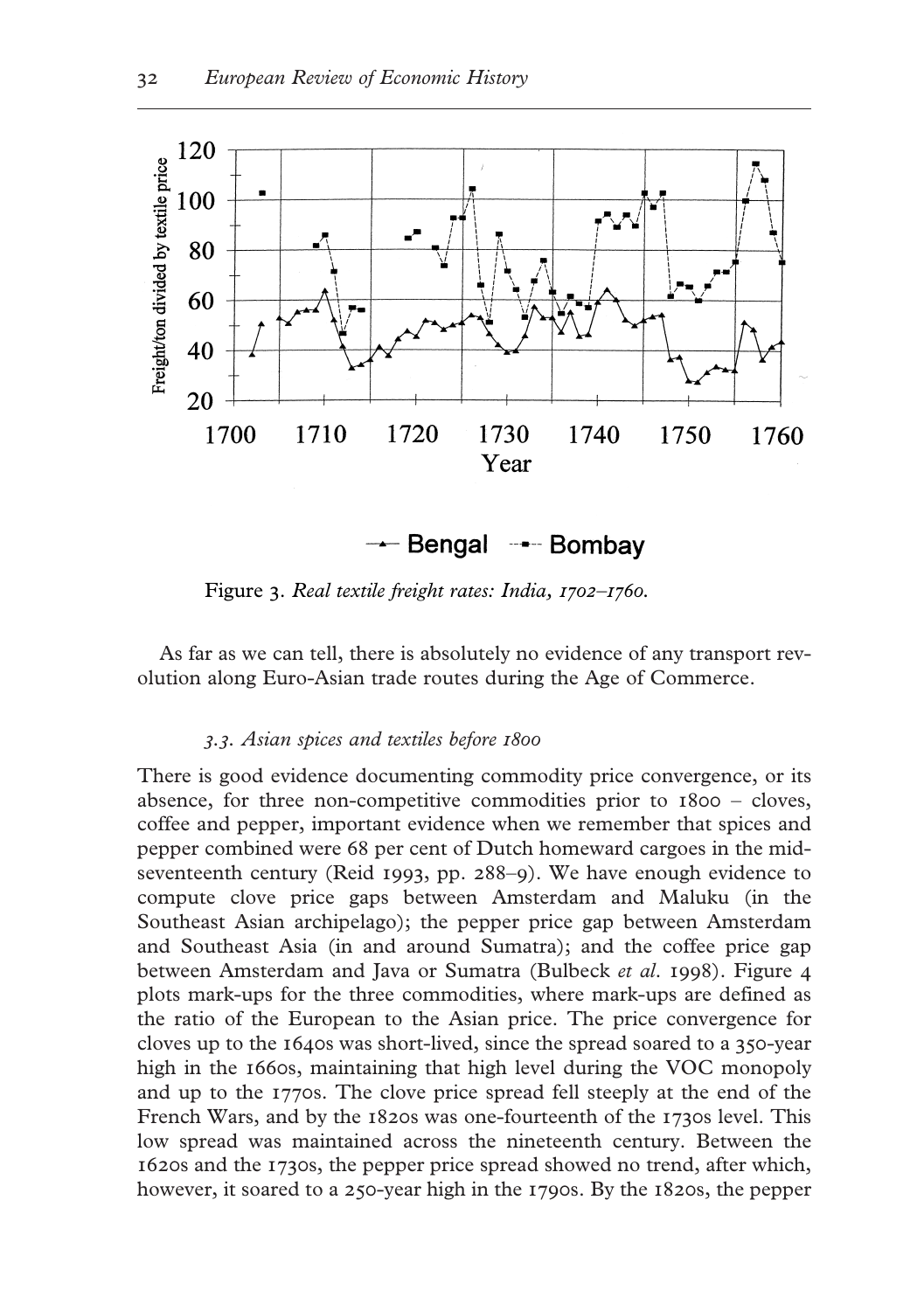

Figure 4. *Spice and coffee mark-ups: Amsterdam vs Southeast Asia*,  $1580 - 1939$ .

price spread of the early seventeenth century was recovered, and price convergence continued up to the 1880s, when the series ends. There was modest coffee price convergence during the half century between the 1730s and the 1780s, but anything gained was more than lost during the French Wars. At the war's end, price convergence accelerated, so that the coffee price spread in the  $185$ os was one-sixth of what it had been in the  $175$ os.

These long time series are certainly instructive, but they are limited to Dutch trade in Asia. What about English trade in Asia? Figure 5 reproduces Chaudhuri's mark-up figures for the East India Company's trade in pepper, saltpetre, tea, raw silk, coffee, and indigo, between about 1660 and 1710. With the possible exception of saltpetre, it would be very hard to establish a convincing case that mark-ups were declining during this fifty-year period.

The moral is this: there is no evidence of commodity price convergence for these non-competing goods prior to the nineteenth century. Of course, the price spread on pepper, cloves, coffee, tea and other non-competing goods was not driven solely, or even mainly, by the costs of shipping, but rather, and most importantly, by monopoly,<sup>3</sup> international conflict, and government tariff and

<sup>&</sup>lt;sup>3</sup> Douglas Irwin (1991, esp. p. 1297) suggests that pretty much *all* of the intercontinental trade at this time was by state-chartered monopolies. Like most monopolies, they raised prices paid by consumers (in Europe), lowered prices paid to suppliers (in Asia), restricted output and limited trade. These are hardly ingredients that make globalisation flourish!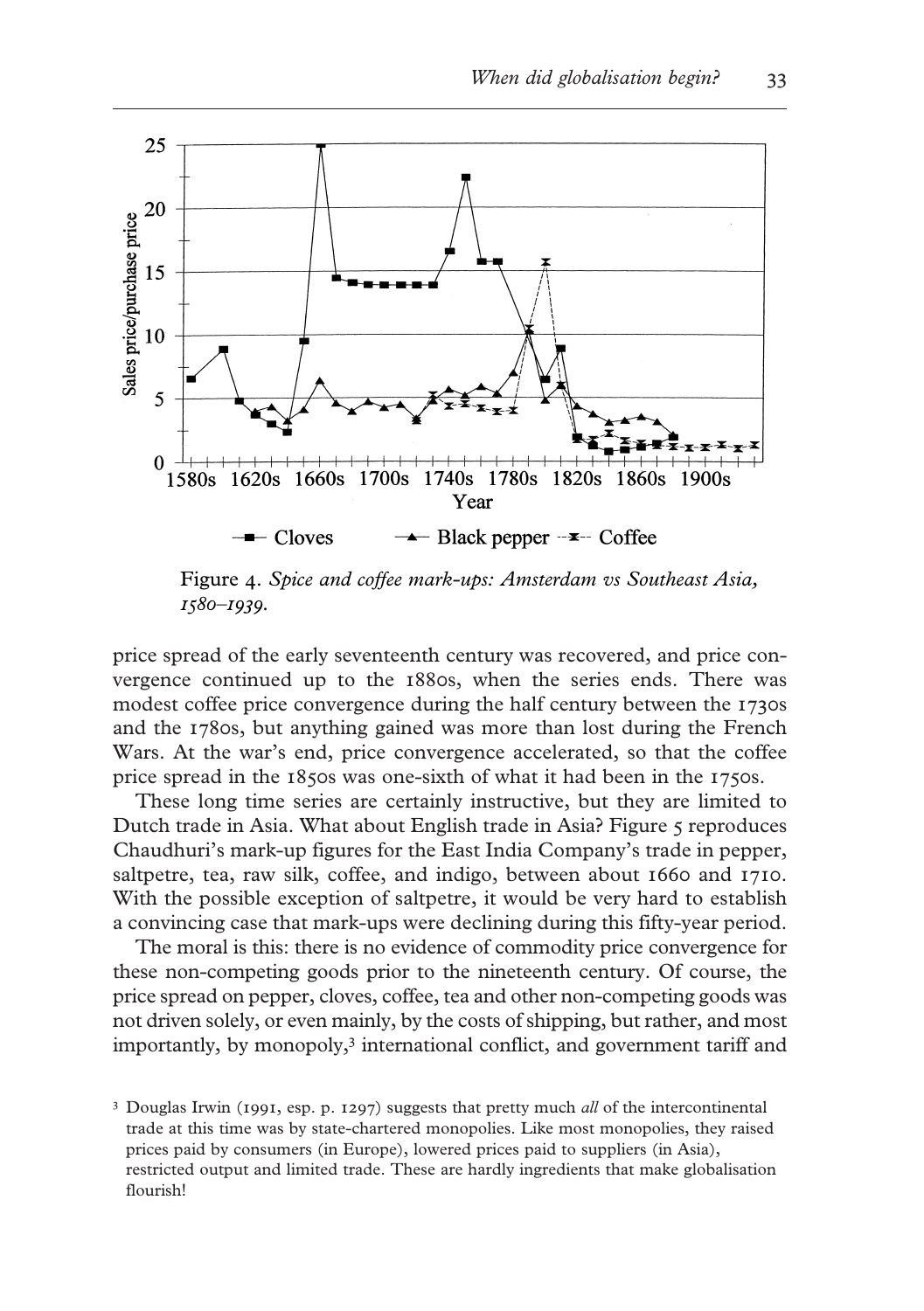

Figure 5. *British-Asian mark-ups on six non-competing goods.* 

*Source*: Chaudhuri (1978).

non-tariff restrictions. Anything that impedes price convergence suppresses globalisation, and there is no evidence of globalisation before the 1820s.

Is there any reason to expect the price spread on competing goods to have behaved differently? We think it unlikely, especially if the Indian cloth trade is representative. Figure 6 plots the average prices received by the East India Company on its Asian textile sales in Europe, divided by the average prices it paid for those textiles in Asia. Again, there is no sign of declining mark-ups (where mark-ups include all trade costs, as well as any East India Company monopoly profits) over the century between 1664 and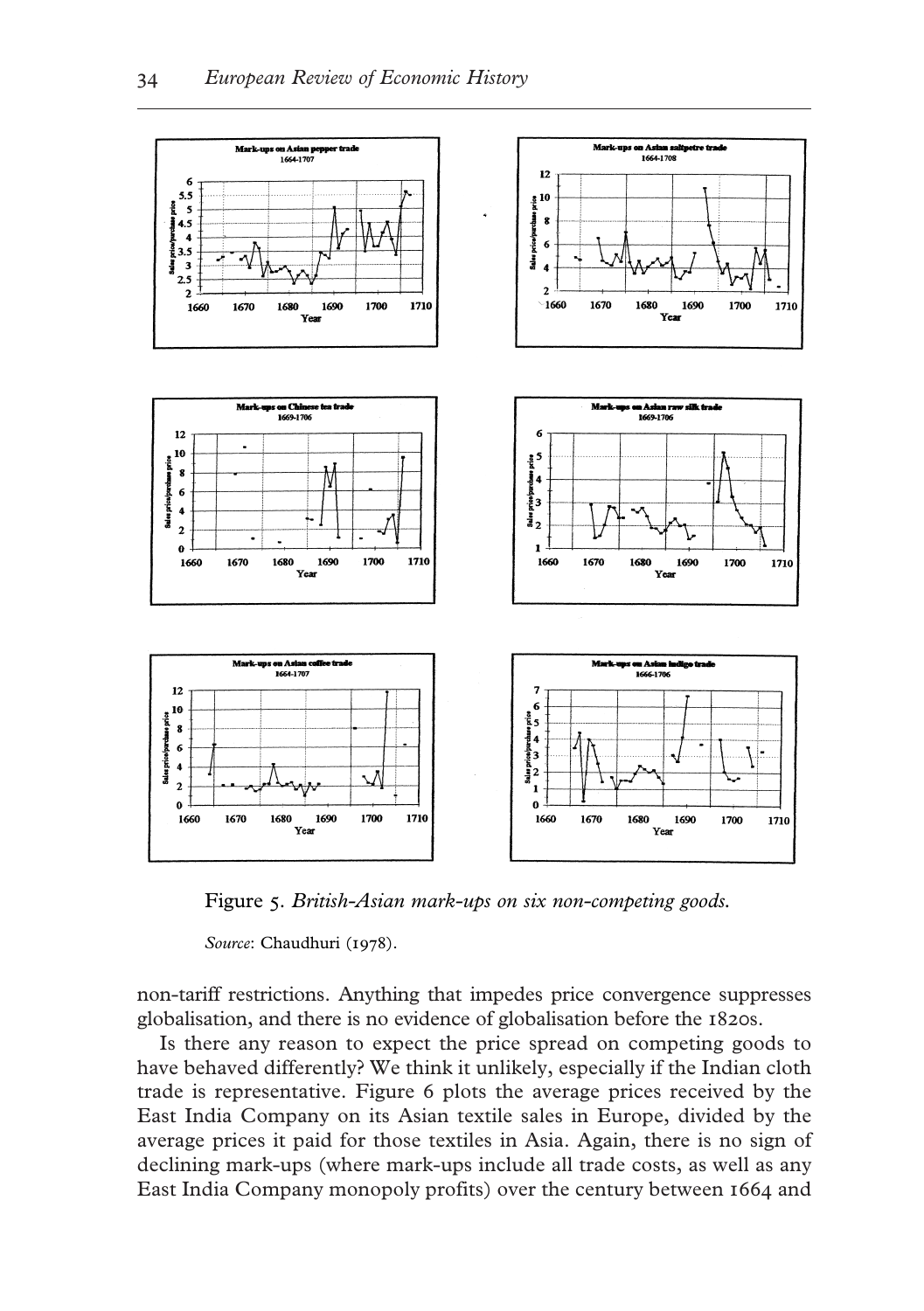

Figure 6. Asian textile trade mark-ups,  $1664-1759$ .

1769.<sup>4</sup> This textile trade was extremely large and it was on the rise. Yet, the evidence on freight rates offered in the previous section and the mark-ups shown in Figure 6 suggest that growing trade volumes were almost certainly driven by the outward expansion of import demand or export supply rather than by world commodity market integration *per se*. If it was globalisation at work, we would see evidence of a long term fall in the mark-ups plotted in Figure 6. Such evidence is completely absent from the Figure.

There is plenty of evidence of a trade boom during the Age of Commerce. There is hardly any evidence of globalisation. World historians who have concluded that a post-1490s trade boom must imply powerful globalisation forces seem to have missed the obvious: a far more likely explanation is a growing import demand fuelled by population growth.

## **. The second era: nineteenth century commodity price convergence**

*.. The amazing nineteenth century worldwide decline in international transport costs*

In the nineteenth century, international freight rates collapsed, as

<sup>&</sup>lt;sup>4</sup> All import price data come from Chaudhuri's (1978) Table C.24, which also provides data on sales prices and mark-ups from  $1664$  to  $1704$ . From  $1710$  to  $1759$ , the sales prices used are those given in Chaudhuri's Table A.13 (p. 302); like the earlier data in Table C.24, these are average prices, but since they are listed in a separate table, we cannot be sure that they are strictly comparable with those earlier figures.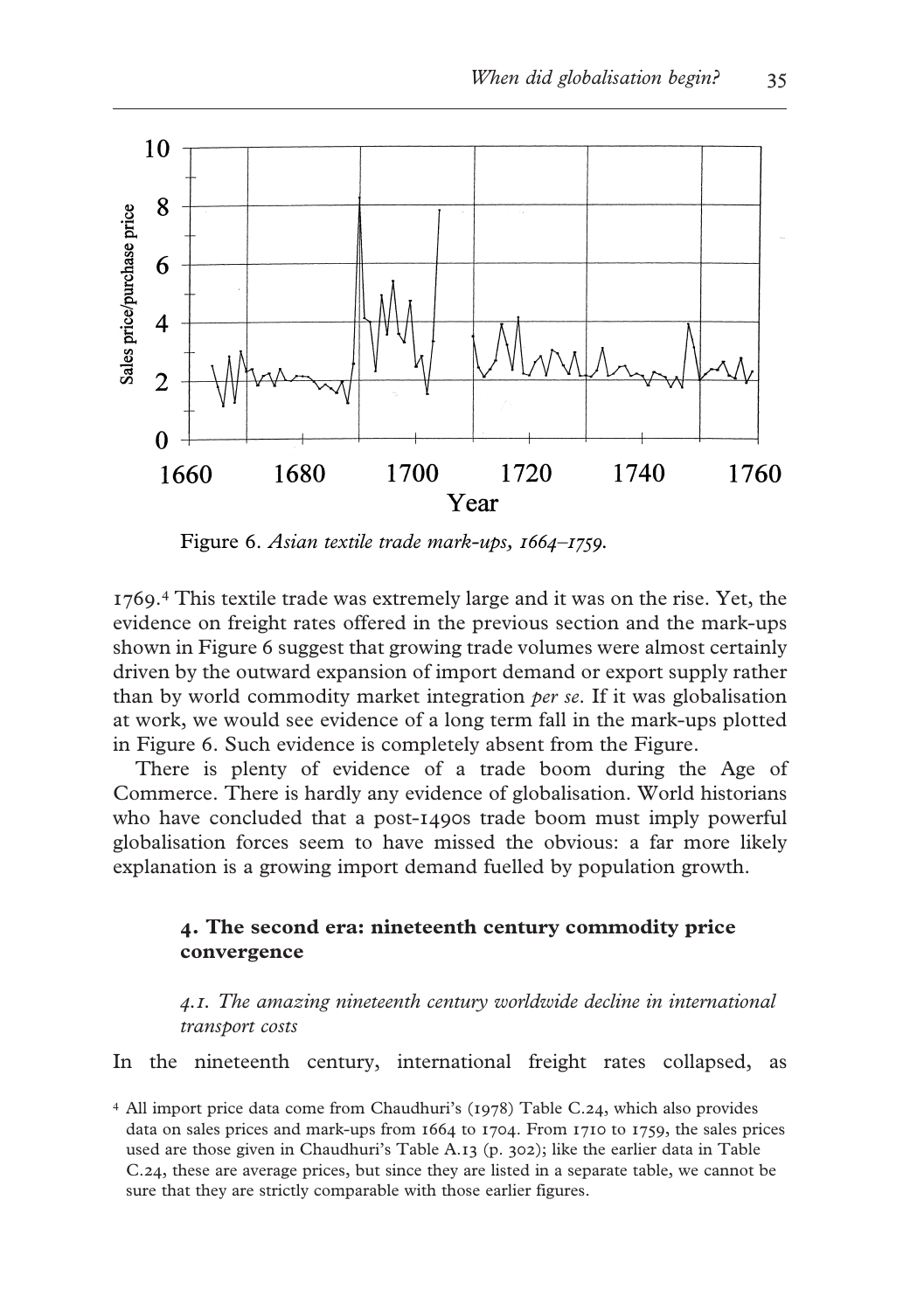steamships and the Suez Canal linked continents, and railroads penetrated their interiors. It is important to stress that this nineteenth century transport revolution was not limited to the Atlantic economy: Gelina Harlaftis and Vassilis Kardasis (2000) have shown that the declines in freight rates between 1870 and 1914 were just as dramatic on routes involving Black Sea and Egyptian ports as on those involving Atlantic ports, and perhaps even more so. Asia was also a participant: the tramp charter rate for shipping rice from Rangoon to Europe, for example, fell from 73.8 to 18.1 per cent of the Rangoon price between 1882 and 1914. China and Japan were also involved in this Asian transport revolution. The freight rate on coal (relative to its export price) between Nagasaki and Shanghai fell by 76 per cent between 1880 and 1910, and total factor productivity on Japan's tramp freighter routes serving Asia advanced at 2.5 per cent per annum in the thirty years between  $1879$  and  $1909$  (Yasuba  $1978$ , Tables I and 5).

Figure 7 offers a summary of the impact of these productivity improvements on transport costs in the Atlantic economy. What is labelled the North index (North 1958) accelerates its fall after the  $183$ os, and what is labelled the British index (Harley 1988) is fairly stable up to mid-century before undergoing the same, big fall. The North freight rate index dropped by more than 41 per cent, in real terms, between 1870 and 1910, while the British index fell by about 70 per cent between 1840 and 1910. These two



Source: Harley (1988, figure 1), nominal rates deflated by UK GNP deflator.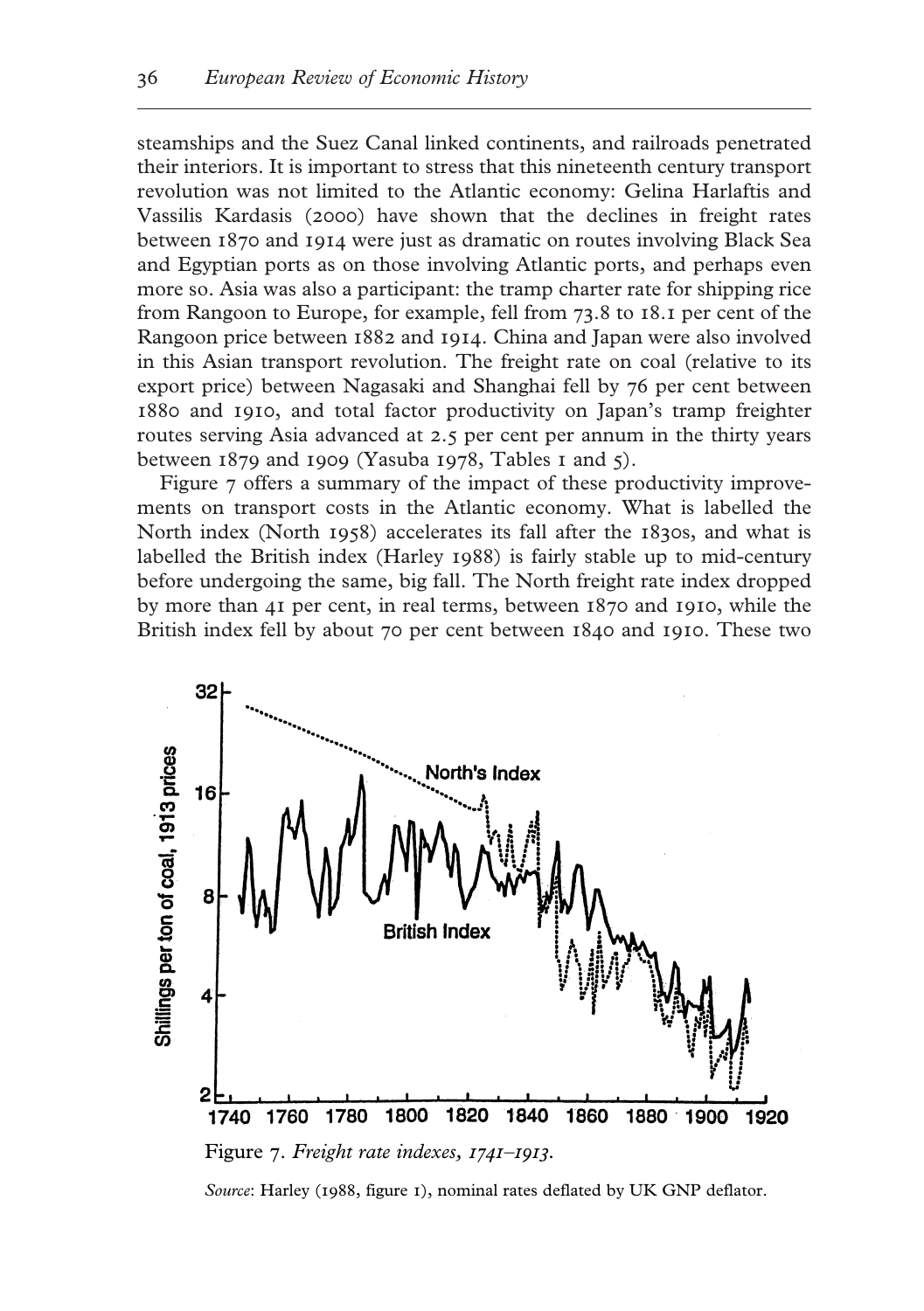indices imply a steady decline in Atlantic economy transport costs of about 1.5 per cent per annum, for a total of  $45$  percentage points up to 1913, a big number indeed. There is another way to get a comparative feel for the magnitude of this decline. The World Bank reports that tariffs on manufactures entering OECD markets fell from 40 per cent in the late 1940s to  $7$  per cent in the late 1970s, a 33 percentage point decline over thirty years (Wood , p. ). This spectacular postwar reclamation of 'free trade' from interwar autarky was still smaller than the  $45$  percentage point fall in pre-1914 trade barriers due to transport improvements.

Figure 7 makes another point: the nineteenth century transport revolution accelerates after  $1820$ , suggesting that the globalisation big bang might be in the  $1820s$ , not the  $1490s$ .

### *.. Nineteenth century worldwide commodity price convergence*

What was the impact of these transport innovations on the cost of moving goods between markets? The cost has two parts, that due to transport and that due to trade barriers (such as tariffs). The price spread between markets is driven by changes in these costs, and they need not move in the same direction. Since tariffs in the Atlantic economy did not fall from the 1870s to World War I, the globalisation which took place then cannot be assigned to more liberal trade policy. Indeed, rising tariffs were mainly a defensive response to the competitive winds of market integration as transport costs declined  $(O'Rowx)$ . However, there were no offsetting tariff hikes in the eastern Mediterranean; and political barriers to trade fell substantially in Asia. Under the persuasion of Commodore Perry's gunships, Japan emerged from autarky in 1858: during the following fifteen years, Japan's foreign trade rose from nil to per cent of national income (Huber 1971). One researcher thinks that Japan's terms of trade rose by a factor of  $3.5$  between  $1858$  and the early  $1870s$ , as prices of exportables soared and prices of importables slumped to world market levels (Huber  $1971$ ); another thinks it rose by a factor of 4.9 (Yasuba 1996, p. 548). China opened up to trade in 1842 after centuries of isolation; Korea emerged from isolation about the same time; Siam adopted a  $3$  per cent tariff limit in  $1855$ ; both India and Indonesia followed liberal policies as a result of colonial dominance (Williamson 1999a). Thus, in Asia policy reinforced the impact of the transport revolution, rather than muting it.

What were the implications of these technological and political developments for commodity price convergence? Take the Atlantic economy first. Trend estimates based on Harley's (1980) annual data show that Liverpool wheat prices exceeded Chicago prices by  $57.6$  per cent in  $1870$ , by  $17.8$  per cent in  $1895$ , and by  $15.6$  per cent in  $1912$ . Both the Liverpool–New York and New York–Chicago price gaps declined steeply, which is consistent with the evidence on freight rates offered earlier. Moreover, these estimates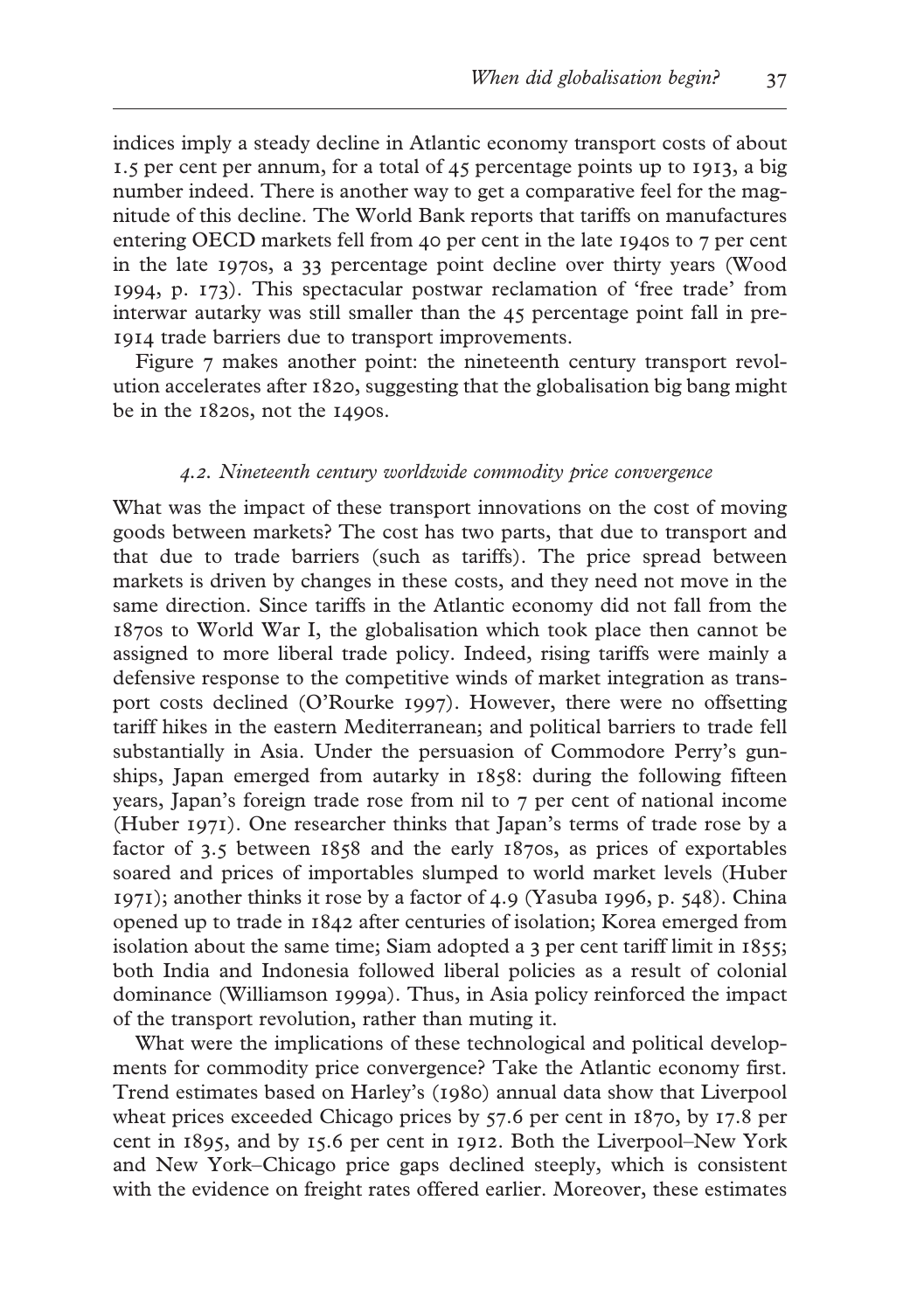*understate* the size of the price convergence because they ignore the collapse in price gaps between Midwestern farm-gates and Chicago markets, as well as that between Liverpool and inland British consumers. This price convergence in Anglo-American wheat markets was repeated for other foodstuffs. Indeed, the London–Cincinnati price convergence for meat after 1895 was even more dramatic than it was for wheat: price gaps were 92.5 per cent in 1870, over 100 in 1880, 92.3 in 1895, and 17.9 in 1913. The delay in price convergence for meat, butter and cheese has an easy explanation: it required the advances in refrigeration made towards the end of the century.

Anglo-American price data are also available for many other nonagricultural commodities  $(O'$ Rourke and Williamson  $1994$ ). The Boston– Manchester cotton textile price gap fell from  $13.7$  per cent in  $1870$  to about zero in  $1913$ ; the Philadelphia–London iron bar price gap fell from  $75$  to 20.6 per cent, while the pig iron price gap fell from  $85.2$  to 19.3 per cent, and the copper price gap fell from 32.7 to almost zero; the Boston–London hides price gap fell from  $27.7$  to  $8.7$  per cent, while the wool price gap fell from 59.1 to 27.9 per cent. Commodity price convergence can also be documented for coal, tin and coffee. Furthermore, similar trends can be documented for price gaps between London and Buenos Aires, Montevideo and Rio de Janeiro (Williamson 1999b).

Price gaps between Britain and Asia were driven down by the completion of the Suez Canal in November 1869, by the switch from sail to steam, and by other productivity advances on long-distance sea lanes. The cotton pricespread between Liverpool and Bombay fell from  $57$  per cent in  $1873$  to 20 per cent in 1913, and the jute price-spread between London and Calcutta fell from  $35$  to 4 per cent (Collins 1996, Table 4). The same events were taking place even farther east, involving Burma and the rest of Southeast Asia. Indeed, the rice price-spread between London and Rangoon fell from 93 to 26 per cent in the four decades prior to 1913. These events had a profound impact on the creation of an Asian market for wheat and rice, and, even more, on the creation of a truly global market for grains (Latham and Neal 1983; Brandt 1985). Finally, the impact of transport revolutions on commodity price convergence involving the eastern Mediterranean was just as powerful. The price-spread on Egyptian cotton in Liverpool and Alexandria markets plunged off a high plateau after the 1860s. The average percentage by which Liverpool exceeded Alexandria price quotes was: 1824-32, 42.1; 1837-46, 63.2; 1863-67, 40.8; 1882-89, 14.7 and 1890-99, 5.3 (Issawi 1966, pp.  $447-8$ ).

Much of the evidence on commodity price convergence just reviewed covered the decades from 1870 to the Great War. What about the half century before? The data are not as abundant, but if they were, they would surely also support commodity price convergence. After all,  $1846$  dates a major victory for liberalism, the year of Corn Law Repeal in the United Kingdom. Furthermore, Repeal was proceeded by two decades of quota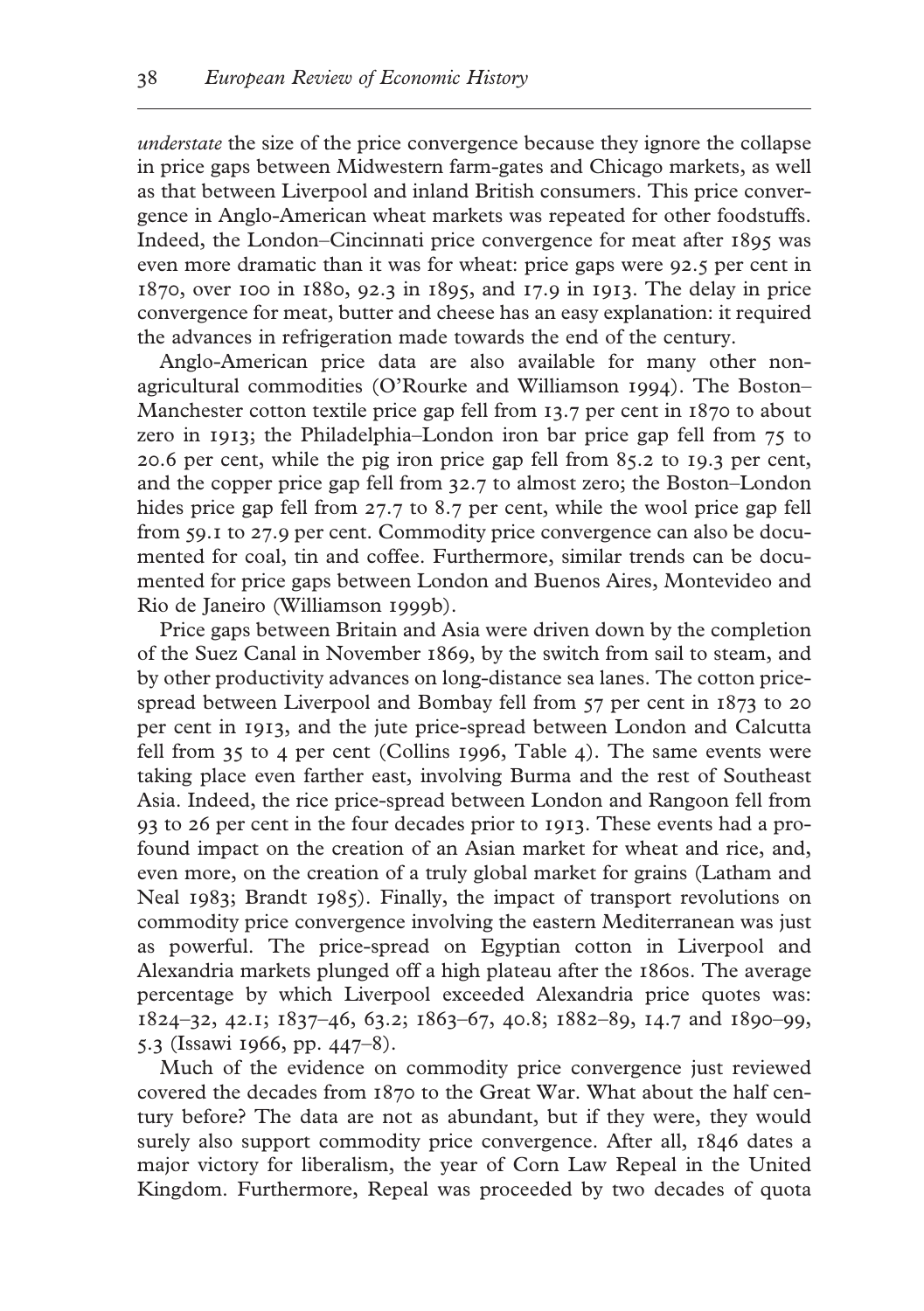and embargo removal and tariff reduction. One estimate has it that the *ad valorem* tariff equivalent on grain in Britain fell from about 73 per cent in  $1815-27$ , to about 59 per cent in  $1828-41$ , and to about 24 per cent in –, a spectacular move to freer trade even before Repeal (Williamson 1990, p. 128). Although rarely by choice, Asia went through the same liberal wave during the  $186$  os and  $187$  os. In short, it seems very likely that the dramatic commodity price convergence in the half century after 1870 had its source in the half century before.

### **. Documenting the globalisation big bang date: what** determined English factor and commodity prices 1565-1936?

If the first great globalisation shock hit the world economy in the early nineteenth century rather than in the late fifteenth century, then it follows that European commodity prices should have been determined primarily by domestic supply and demand prior to the early nineteenth century, while they should have been determined by global supply and demand afterwards. Moreover, the distributional implications of international trade should only have begun to manifest themselves some time between Waterloo and the Great War. Here we test this intuition for Great Britain, an economy which was at the heart of the nineteenth century global economy and thus fully exposed to the effects of growing international trade. Previous work has shown that international commodity price convergence can explain a large proportion of British distributional trends between  $1870$  and  $1914$ (O'Rourke and Williamson 1994; O'Rourke *et al.* 1996), and that British grain markets were well integrated with those on the European Continent as early as the  $183$  os (Williamson 1990; O'Rourke 1994). Was this also true of earlier centuries?

To answer this question, we gathered data on British endowments, commodity prices, and factor prices from 1565 to 1936. For these four centuries, we were able to construct: the ratio of agricultural land to the economywide labour supply (LANDLAB); the ratio of agricultural prices to industrial prices (PAPM); and the ratio of wage rates to farm land rents (WR and WR2, corresponding to two alternative rent series).<sup>5</sup> All variables are expressed in natural logarithms.

How should these variables be related in a closed economy *versus* one open to trade? Imagine a world in which there are only two commodities: food, produced with land and labour; and manufactures, produced with

 $\frac{1}{2}$  We emphasise the results obtained with WRI in the text. The results using WR2 were similar. Thus, the debate over whose early modern rental series is closest to the truth is irrelevant to the empirical findings of this essay. An appendix describing the underlying data base will be made available from the authors upon request, including the data themselves.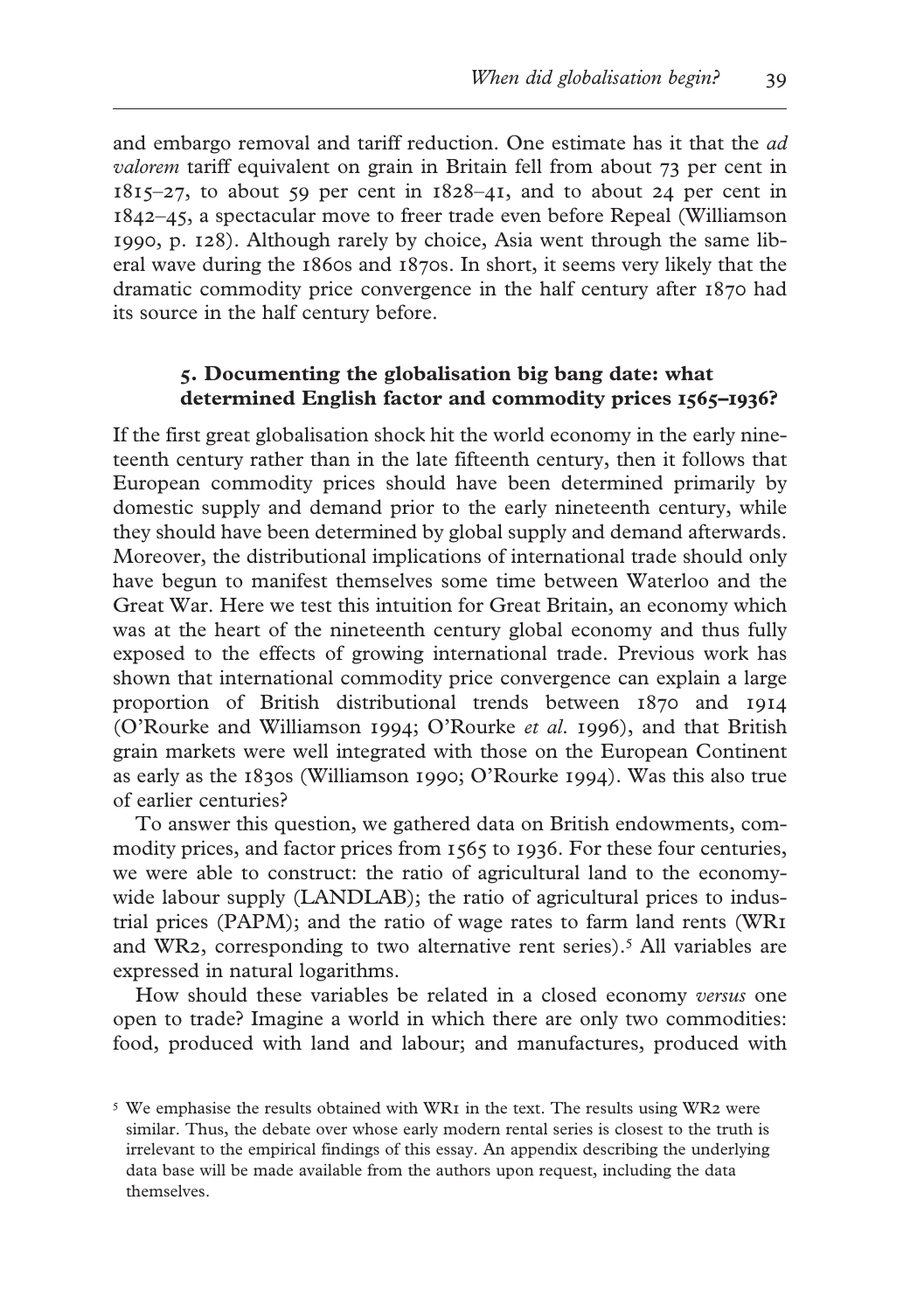capital and labour. In a closed economy without trade, increases in landlabour ratios should lead to a decline in relative agricultural prices, as the relative supply of food increases, and to an increase in the wage-rental ratio: commodity prices and factor prices should both be determined by endowments (as well as technology and demand). Moreover, if Malthus was right then a technology-induced rise in the real wage should induce an increase in the labour force, and a reduction in the land-labour ratio. Thus, we might also observe factor and commodity prices having an impact on endowments in a closed economy. As commodity prices at home become increasingly dependent on foreign markets as an economy opens up to trade, factor prices, like the rents for farmland and the wages for labour, should be determined more and more by world commodity prices and less and less by domestic endowments, like land and labour. Rising land-labour ratios will still raise wage-rental ratios in an open economy, but increases in the relative price of food, which is now an exogenous variable, will have an independent, depressing effect on the wage-rental ratio. Land-labour ratios might still depend on wages and prices through some sluggish Malthusian mechanism, or through more responsive international migration flows.

If we are correct in our assertion that sustained globalisation only began in the early nineteenth century, then the autarkic model should fit the pre-nineteenth century facts, while the open economy model should fit the posteighteenth century facts. That is, we should be able to see what economists call a regime switch somewhere around the 1820s. Furthermore, in order to justify the globalisation big bang or watershed label, the econometric evidence should be absolutely unambiguous. If instead the world historian is right, then the open economy model should fit the pre-nineteenth century facts too. To determine which prediction wins, we split the data into two parts:  $1565 - 1828$ and  $1828 - 1936$ . We chose  $1828$  as the break point since that year saw a radical liberalisation of British commercial policy, and Britain stuck to that liberal policy up to the 1846 Repeal and beyond. Prior to 1828, grain imports were prohibited if domestic prices fell below a certain 'port-closing' level, and during the early postwar years grain imports were effectively excluded much of the time. In 1828, the Duke of Wellington's government replaced these import restrictions with tariffs: this not only lowered British grain prices but increased the integration of British with Continental grain markets (Williamson 1990). Moreover, Wellington's sliding scale tariff came at the end of a decade which had seen several other moves towards freer trade: a reform of the Navigation Acts in 1822; tariff reductions across the board; and the repeal of more than  $1,100$  tariff acts in  $1825$ . Of course, prior to  $1815$ , the French Wars effectively served to block commodity trade.

Figures 8A and 8B plot the raw data, and they show that the 1820s do indeed mark a watershed in British economic history. Prior to the 1820s, the relative price of agricultural commodities (PAPM) rose steadily, while the wage-rental ratio (WR) fell steadily. After the 1820s, the wage-rental ratio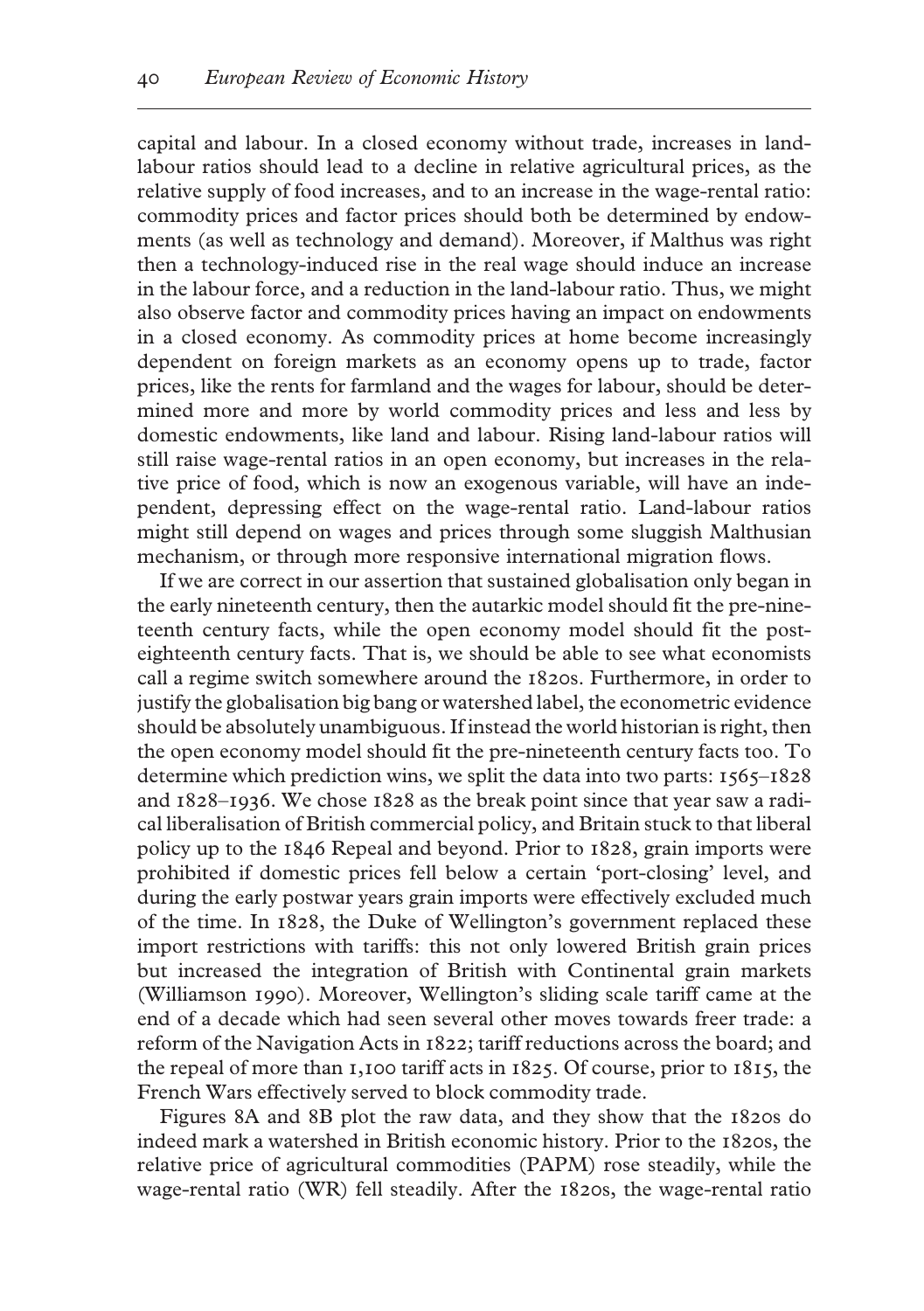

Figure A. *Trends in land-labour ratios, wage-rental ratios, and relative prices of agricultural goods: England 1565–1828.* 

rose steadily, while from the 1840s onwards the relative price of agricultural goods stopped increasing and, eventually, started falling in response to cheap food imports from Russia and the New World. The reversal in distributional trends is striking. It certainly does look as though a regime switch took place from one in which wage-rental ratios were determined mostly by domestic endowments (and thus declined, as land-labour ratios fell at home) to one in which wage-rental ratios were determined mostly by trade with land-abundant economies (and thus rose, despite the fact that landlabour ratios at home kept falling). Can we show with econometrics that while the closed economy model is the relevant one before the  $182$ os, the open economy model is the relevant one thereafter?

Table I reports correlation coefficients between our three variables in each of the two periods, and they are certainly consistent with our hypotheses. In the earlier period, the land-labour ratio was strongly and positively correlated with the wage-rental ratio  $(0.889)$ , and strongly and negatively correlated with the relative price of agricultural goods  $(-0.956)$ , precisely as closed economy theory suggests. In the later period, prices and endowments are uncorrelated, as they should be in an open economy; what is now a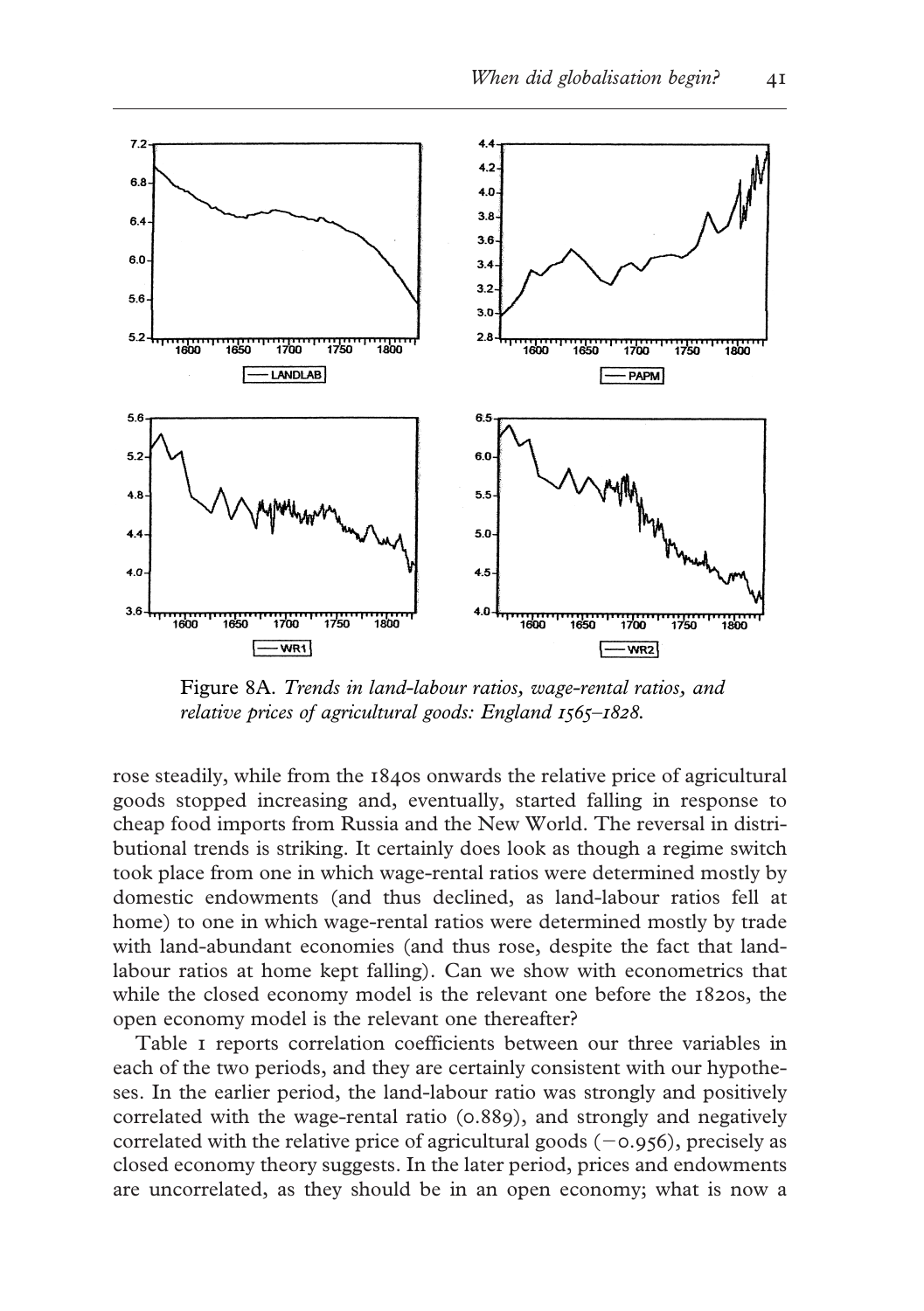

Figure B. *Trends in land-labour ratios, wage-rental ratios, and relative prices of agricultural goods: England 1828-1936.* 

| Panel A. 1565-1828                   | <b>PAPM</b>                          | WR                                 | LANDLAB                          |
|--------------------------------------|--------------------------------------|------------------------------------|----------------------------------|
| <b>PAPM</b><br>WR.<br><b>LANDLAB</b> | <b>I.000</b><br>$-0.829$<br>$-0.956$ | $-0.829$<br><b>I.000</b><br>0.889  | $-0.956$<br>0.889<br>I.000       |
| Panel B. 1828-1936                   |                                      |                                    |                                  |
| <b>PAPM</b><br>WR<br><b>LANDLAB</b>  | 1.00<br>$-0.34$<br>0.058             | $-0.34$<br><b>I.OO</b><br>$-0.859$ | 0.058<br>$-0.859$<br><b>I.OO</b> |

Table *I. Correlation coefficients*, 1565-1936.

*Source*: See text.

negative correlation between endowments and wage-rental ratios  $(-0.859)$ seems puzzling, a bit of unexpected over-kill in favour of our hypothesis (but the puzzle disappears when we present our multiple regression results in Table 3 below).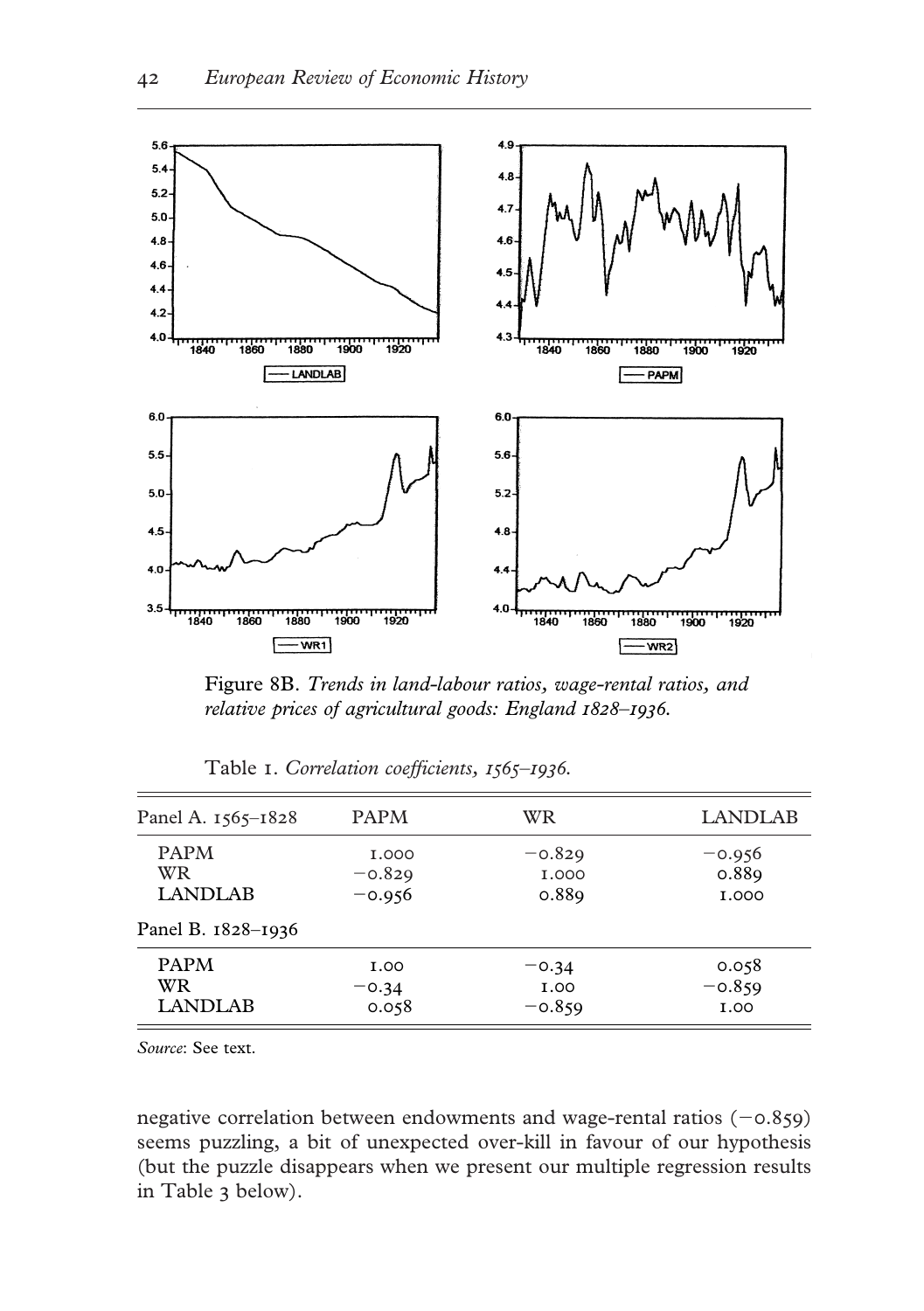In a background paper, we estimate VARs incorporating these three variables, as well as a time trend, for each of the two subperiods (O'Rourke and Williamson 1999b). The results were consistent with the closed economy prediction that endowments were driving commodity and factor prices prior to the early nineteenth century. In the later period, none of these variables were significantly related to each other, indicating that the earlier relationships had broken down. These VARs were then used to perform Grangercausality tests. The most important hypothesis tested concerned the impact of endowments on prices, and it was confirmed: endowments Grangercaused prices in the earlier period, but not in the later.

All variables appeared to be integrated of order one, and we next proceeded to see if there were cointegrating relationships linking them. We first estimated these relationships directly, using OLS methods. Table 2 reports the estimates which would obtain in a closed economy, in which both commodity and factor prices were driven by endowments. The results for the pre- period indicate an elasticity of prices with respect to (hereafter w.r.t.) endowments of  $-0.882$  [equation (1)], and an elasticity of wagerental ratios w.r.t. endowments of  $0.907$  [equation (3)]. Unfortunately, when the residuals from these equations were inspected, the hypothesis that

|                       | $\rm (I)$     | (2)         | (3)           | (4)         | (5)         |
|-----------------------|---------------|-------------|---------------|-------------|-------------|
| LHS variable          | <b>PAPM</b>   | <b>PAPM</b> | <b>WRI</b>    | <b>PAPM</b> | WRI         |
| Time period           | $1565 - 1828$ | 1565–1800   | $1565 - 1828$ | 1828–1936   | 1828-1936   |
| C                     | 9.152         | 9.048       | $-I.I53$      | 4.545       | 9.148       |
|                       | (85.722)      | (59.158)    | $(-6.234)$    | (33.606)    | (33.857)    |
| LANDLAB               | $-0.882$      | $-0.866$    | 0.907         | 0.017       | $-0.973$    |
|                       | $(-52.921)$   | $(-36.680)$ | (31.422)      | (0.598)     | $(-17.390)$ |
| R-squared             | 0.9I4         | 0.852       | 0.790         | 0.003       | 0.739       |
| Adjusted R-squared    | 0.9I4         | 0.85I       | 0.789         | $-0.006$    | 0.736       |
| SE of regression      | 0.08I         | 0.076       | 0.140         | 0.III       | 0.222       |
| Sum squared resid.    | I.708         | 1.335       | 5.128         | 1.327       | 5.295       |
| Log likelihood        | 290.753       | 275.775     | 145.631       | 85.615      | 10.172      |
| Durbin-Watson stat.   | 0.268         | 0.022       | 0.116         | 0.267       | 0.103       |
| Mean dependent var.   | 3.508         | 3.44I       | 4.653         | 4.625       | 4.464       |
| SD dependent var.     | 0.276         | 0.196       | 0.305         | 0.III       | 0.433       |
| Akaike info criterion | $-2.188$      | $-2.320$    | $-1.088$      | $-1.534$    | $-0.150$    |
| Schwarz criterion     | $-2.160$      | $-2.29I$    | $-1.061$      | $-1.485$    | $-0.10I$    |
| F-statistic           | 2800.645      | 1345.412    | 987.336       | 0.358       | 302.42I     |
| Prob(F-statistic)     | 0.000         | 0.000       | 0.000         | 0.55I       | 0.000       |
| Included observations | 264           | 236         | 264           | 109         | 109         |

Table 2. *Closed-economy theory: the determinants of commodity and factor prices, 1565-1936.* 

*Source*: See text.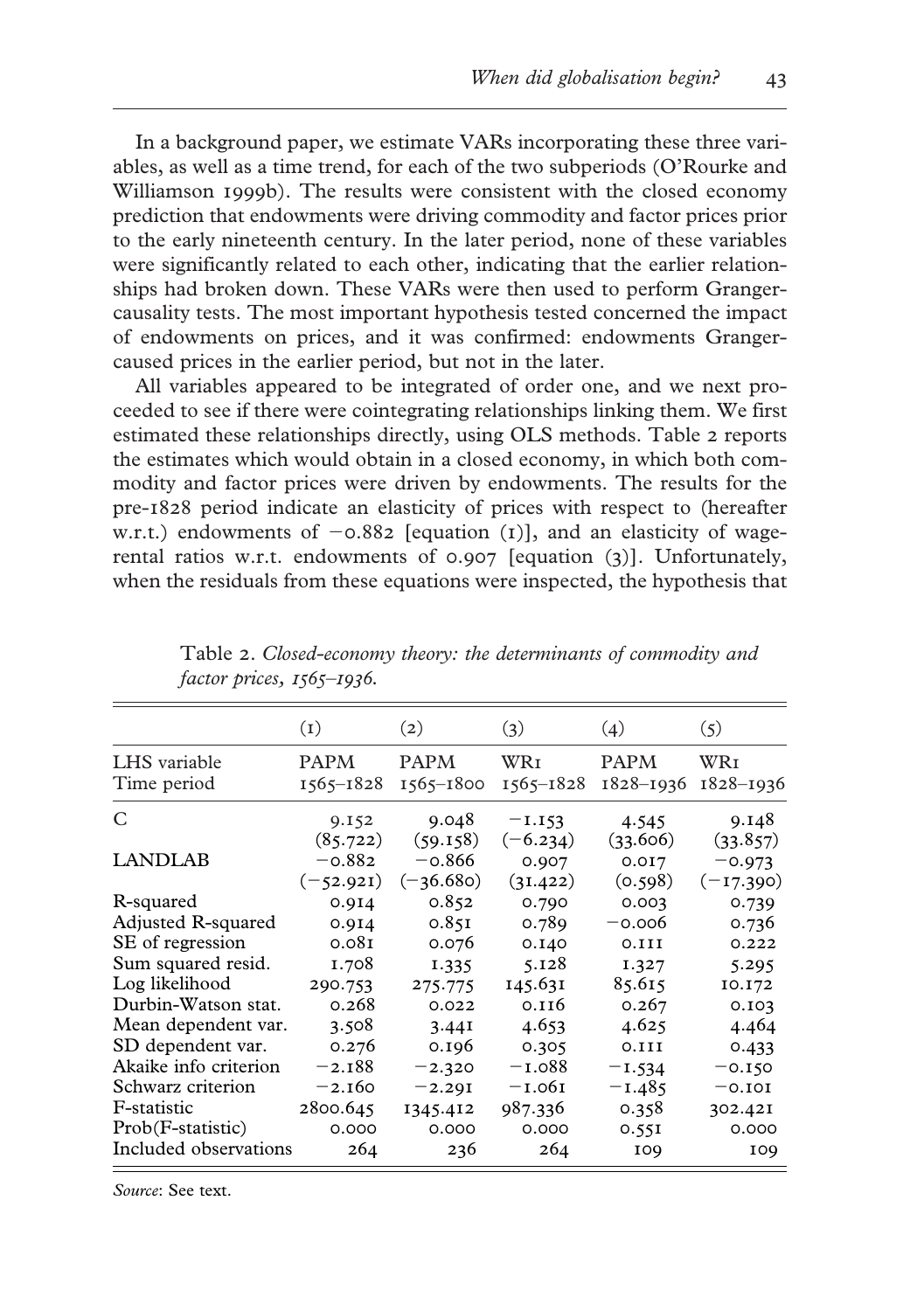the series contained a unit root could not be rejected (albeit by a narrow margin). In the case of prices, this failure may have been due to the impact of the Napoleonic Wars; when the relationship was re-estimated for the subperiod  $1565 - 1800$ , the elasticity of prices w.r.t. endowments was  $-0.866$ [Table 2, equation (2)], and the Engle-Granger procedure shows PAPM and LANDLAB to have been cointegrated. For the 1828–1936 period, simple OLS regressions show no relationship at all between prices and endowments, consistent with our predictions [equation  $(4)$ ], while wagerental ratios are now negatively related to endowments [equation  $(5)$ ]. Clearly, the structure of the economy was *very* different after 1828 than before: while the closed economy model fits the facts very well prior to  $1828$ , it fits them very badly thereafter.

The wage-rental ratio should be a function of endowments, technology and prices in an open economy, with prices being exogenous. Land and labour were the most important factors of production in pre-industrial periods, but by the nineteenth century capital began to add its impact on economy-wide wages, eventually dominating land in importance. Any post- 1828 equation expressing wage-rental ratios as a function of land-labour ratios and commodity prices without in addition including capital-labour ratios and technology would be mis-specified.<sup>6</sup> Since capital-intensity and total factor productivity were both trending up after the 1820s, we estimated the following equation (all variables in logarithms):

$$
WR = a_{1} + a_{2}LANDLAB + a_{3}PAPM + a_{4}trend
$$
 (1)

where the trend term is a proxy for the combined impact of capital deepening and technological change. The results for both periods are given in Table 3. They show that the open economy model fits the post-1828 facts extremely well, but that it fits the pre-1828 facts extremely poorly (prices have the wrong sign in the regression). Table 3 also shows that there was a dramatic switch in the impact of capital-deepening and technical change on the wagerental ratio after  $1828$ . Moreover, when the residuals from the post- $1828$ regression were examined, the null hypothesis of a unit root in the series was rejected at the per cent confidence level, indicating that the estimated equation constituted a cointegrating relationship between the variables.

We conclude that there is very strong evidence for our contention that the closed economy model fits the facts before  $1828$  but not afterwards, while the open economy model fits the facts after 1828 but not before. If the world historian is looking for a globalisation big bang, she will find it in the 1820s, not in the  $1490s$ .

 $6$  O'Rourke, Taylor and Williamson (1996). Technology, as proxied by the Solow residual, was found to be positively related to the wage-rental ratio in Europe, suggesting that technological change was indeed labour-using, as historians had previously suggested.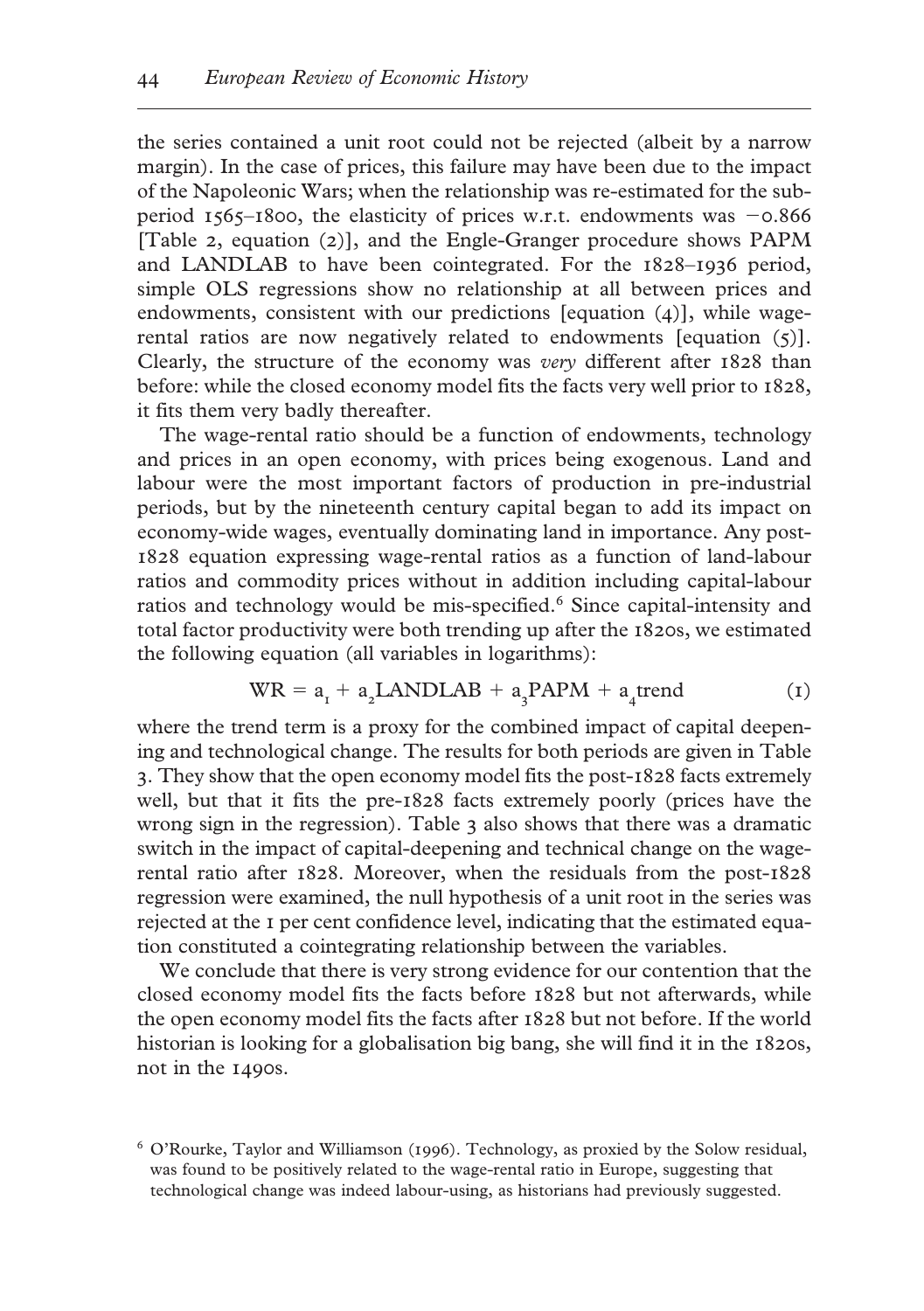| Time period           | (1)<br>$1565 - 1828$ | (2)<br>$1828 - 1936$ |
|-----------------------|----------------------|----------------------|
| C                     | 0.053                | $-4.500$             |
|                       | (0.047)              | $(-1.691)$           |
| <b>LANDLAB</b>        | 0.666                | I.013                |
|                       | (5.481)              | (3.706)              |
| <b>PAPM</b>           | 0.158                | $-0.770$             |
|                       | (1.560)              | $(-5.496)$           |
| <b>TREND</b>          | $-0.002$             | 0.024                |
|                       | $(-6.092)$           | (7.268)              |
| R-squared             | 0.82I                | 0.882                |
| Adjusted R-squared    | 0.819                | 0.879                |
| SE of regression      | 0.130                | 0.15I                |
| Sum squared resid.    | 4.372                | 2.384                |
| Log likelihood        | 166.686              | 53.659               |
| Durbin-Watson stat.   | 0.134                | 0.32I                |
| Mean dependent var.   | 4.653                | 4.464                |
| SD dependent var.     | 0.305                | 0.433                |
| Akaike info criterion | $-I.232$             | $-0.911$             |
| Schwarz criterion     | $-1.178$             | $-0.812$             |
| F-statistic           | 398.067              | 262.437              |
| Prob(F-statistic)     | 0.000                | 0.000                |
| Included observations | 264                  | 109                  |

Table 3. Open-economy theory: the determinants of the wage-rental *ratio*,  $1565 - 1936$ .

*Source*: See text.

### **. Political economy evidence and concluding remarks**

We do not deny the long-run importance of the Voyages of Discovery to world economic history. After all, it generated a transfer of technology, plants, animals and diseases on an enormous scale, never seen before or since. But the *immediate* impact of Columbus and da Gama on trade and globalisation is another matter. For the economic implications of the Voyages of Discovery to be fully realised required the peopling of frontiers and the application of European capital to those frontiers. But, more importantly, it also required the breakdown of monopolies controlling long distance trade, and a technological revolution making possible the movement of bulk commodities between continents so much more cheaply that domestic prices, and domestic resource allocation, were significantly affected by international trade. It is our contention that these fundamental conditions were not satisfied prior to the early nineteenth century. They were satisfied after the early nineteenth century.

Standard Heckscher-Ohlin trade theory, used so commonly by economists, suggests that if globalisation does not affect wage-rental ratios, relative returns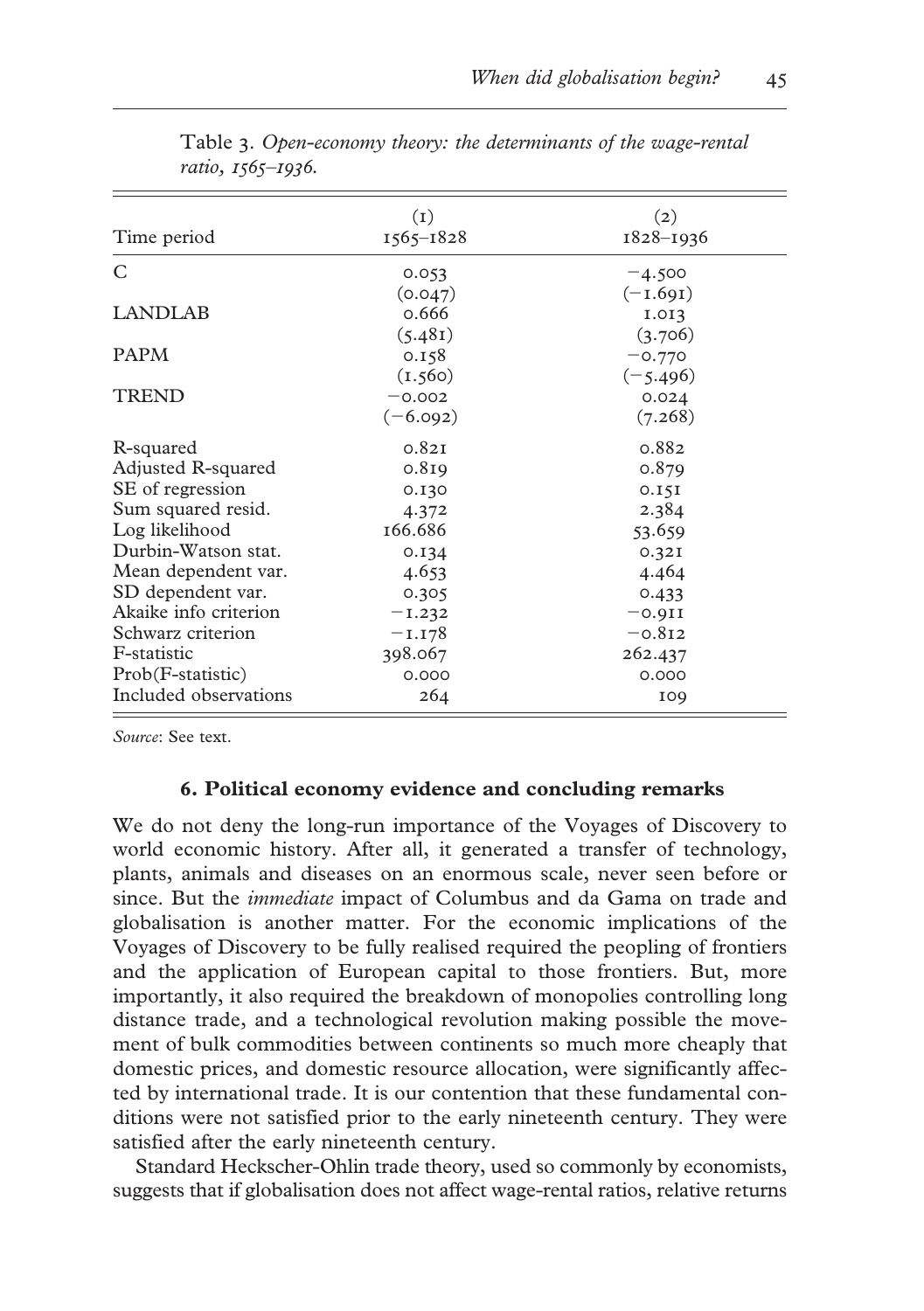to sector-specific capital and other income distribution measures, then it cannot have a significant impact on the structure of production or on economic welfare. By this standard, the results in Section 5 suggest that the nineteenth century international economy was globalised in a way which the world economy of earlier centuries never was. Our priors were that we would arrive at such results because pre-nineteenth century trade was overwhelmingly in 'non-competing' goods. But the data presented in section 3 suggests that there is a second reason for our results: even for non-competing goods, there is no convincing evidence of a widespread transport revolution before 1800, or of any inter-continental commodity price convergence. This poses an even more severe challenge for those who stress the continuity of the globalisation process over the past  $\zeta$  so years: the price data suggest a dramatic discontinuity in the early decades of the nineteenth century, associated with steamships, railroads, the demise of mercantilism, the rise of trade liberalisation and the disappearance of trading monopolies. There was little or no price convergence beforehand, but there was spectacular price convergence afterwards.

Important qualitative evidence coming from another source supports our view that it was only after the early nineteenth century that globalisation really took off. If globalisation is strong enough to have a potent effect on income distribution, then we should see intensive political battles over trade policy. As is well known, trade had a large impact on domestic politics in the nineteenth century, and the divisions to which it gave rise can largely be understood by Heckscher-Ohlin thinking, as Ronald Rogowski (1989) has shown so convincingly. Thus, free-trading slave and land owners in the cotton South opposed capitalists in the industrial North in the *ante-bellum* United States, free-trading labour and capital opposed protectionist landowners in mid-century Britain, and protectionist coalitions of land and capital opposed labour in Germany after 1879. The fact that trade policy frequently gave rise to major political debates, and that those debates seemed to evolve along class lines, is in itself powerful evidence of significant nineteenth century globalisation. The Heckscher-Ohlin model suggests that trade produces losers as well as winners, and by the end of the nineteenth century many of those losers were able to gain protection from accommodating legislators. History shows that globalisation backlash could sometimes be quite significant.

The politics of trade were very different before 1800 when conflicts were far more likely to erupt between nations rather than within nations. Again

<sup>&</sup>lt;sup>7</sup> See O'Rourke (1997) on European grain tariffs and Williamson (1997) on New World manufacturing protection and immigration restrictions. What remains to be written is a comparative history of the political economy of globalisation backlash in Latin America, the Mediterranean and Asia, an agenda that might be called 'dealing with deindustrialisation'.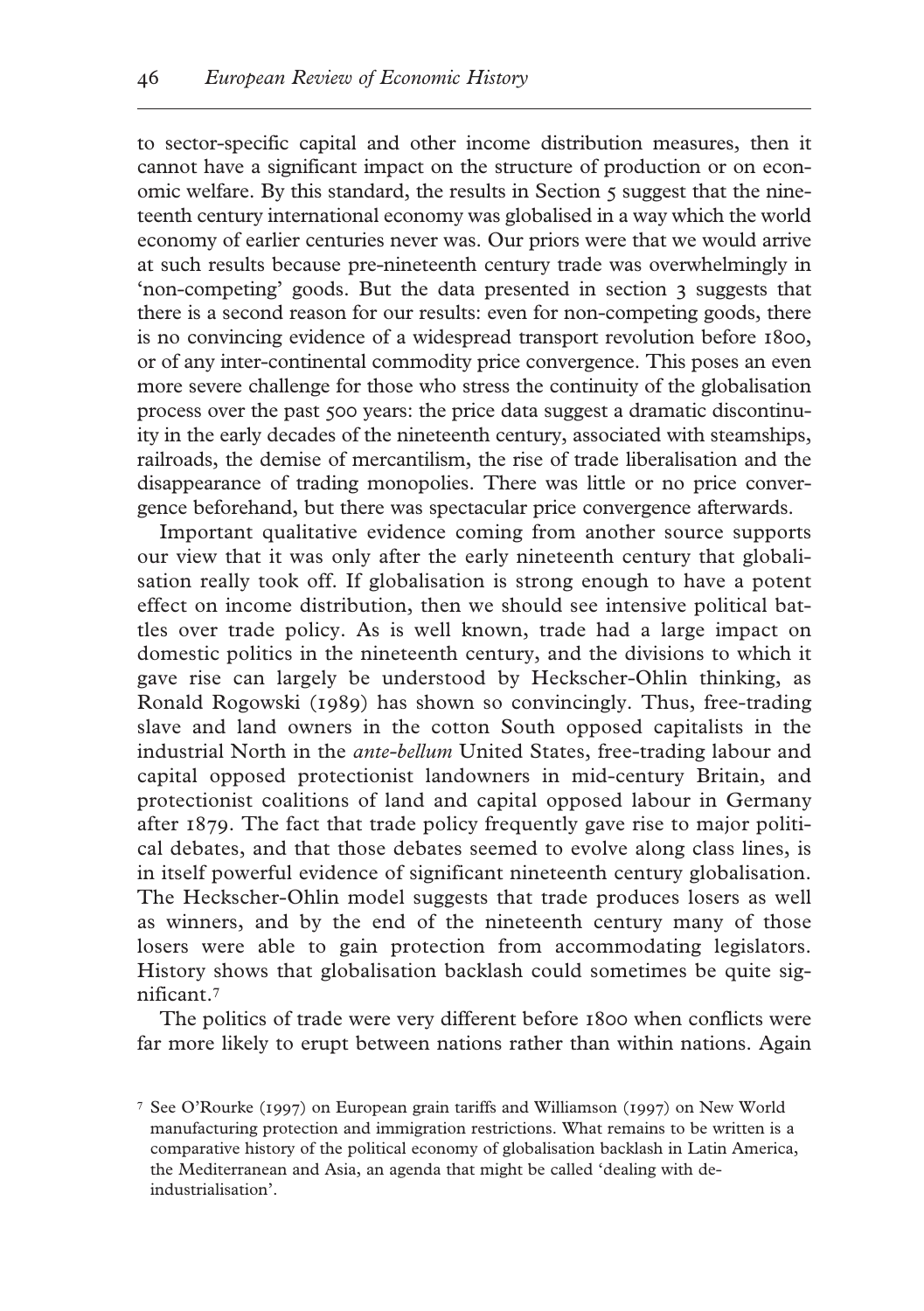this is consistent with the hypothesis of a globalisation big bang occurring only in the early nineteenth century. If trade had no large distributional effects within domestic economies, then the various classes in society had no great incentive to lobby for protection or free trade. If trade was still largely characterised by monopoly rents, then the key political question for (mercantilist) statesmen was who would get those rents; their own monopolists, or those of other nations? Thus, to take the best known example, the sixteenth and seventeenth centuries saw violent conflict over who would control the South East Asian spice trade. But a world in which monopoly rents, mercantilist intervention, and better warships played such an important part in intercontinental trade was not a world whose economy would be considered globalised by today's standards.

Globalisation did not begin 5,000 years ago, or even 500 years ago. It began in the early nineteenth century. In that sense, it is a very modern phenomenon.

#### **Acknowledgments**

The authors acknowledge with pleasure the excellent research assistance of Andrea Cid, Matt Rosenberg, and, especially, Ximena Clark. We thank Greg Clark for providing us with data on British land rents. This article was improved by comments from Arne Bigsten, Kirti Chaudhuri, Don Davis, Ron Findlay, Andre Gunder Frank, Colm Harmon, Elhanan Helpman, Doug Irwin, Ron Jones, Lars Jonung, Paul Krugman, Bob Mundell, Anthony Murphy, Cormac Ó Gráda, Dick Sylla, Rodney Thom, participants at the Ohlin Conference (Stockholm,  $14-16$ ) October 1999), the economic historians at Copenhagen, Harvard and LSE, and the referees for this journal. Williamson also acknowledges generous research support from the National Science Foundation SBR-9505656. The usual disclaimer applies.

#### **References**

- ABU-LUGHOD, J. (1989). *Before European Hegemony: The World System AD* 1250–1350. New York: Oxford University Press.
- BENTLEY, J. H. (1996). AHR forum cross-cultural interaction and periodization in world history. *American Historical Review* 101, pp. 749–70.
- BENTLEY, J. H. (1999). Asia in world history. *Education About Asia* 4, pp. 5-9.
- BRANDT, L. (1985). Chinese agriculture and the international economy 1870-1913: a reassessment. *Explorations in Economic History* 22, pp. 168-80.
- BULBECK, D., REID, A., TAN, L. C. AND WU, Y. (1998). Southeast Asian Exports *Since the th Century: Cloves, Pepper, Coffee and Sugar*. Leiden, The Netherlands: KITLV Press.
- CHASE-DUNN, C., KAWANO, Y. and BREWER, B. (1999). Economic globalization since 1795: structures and cycles in the modern world system. Mimeo, available at http://csf.colorado.edu/wsystems/archive/papers/ c-d&hall/isa99b/htm.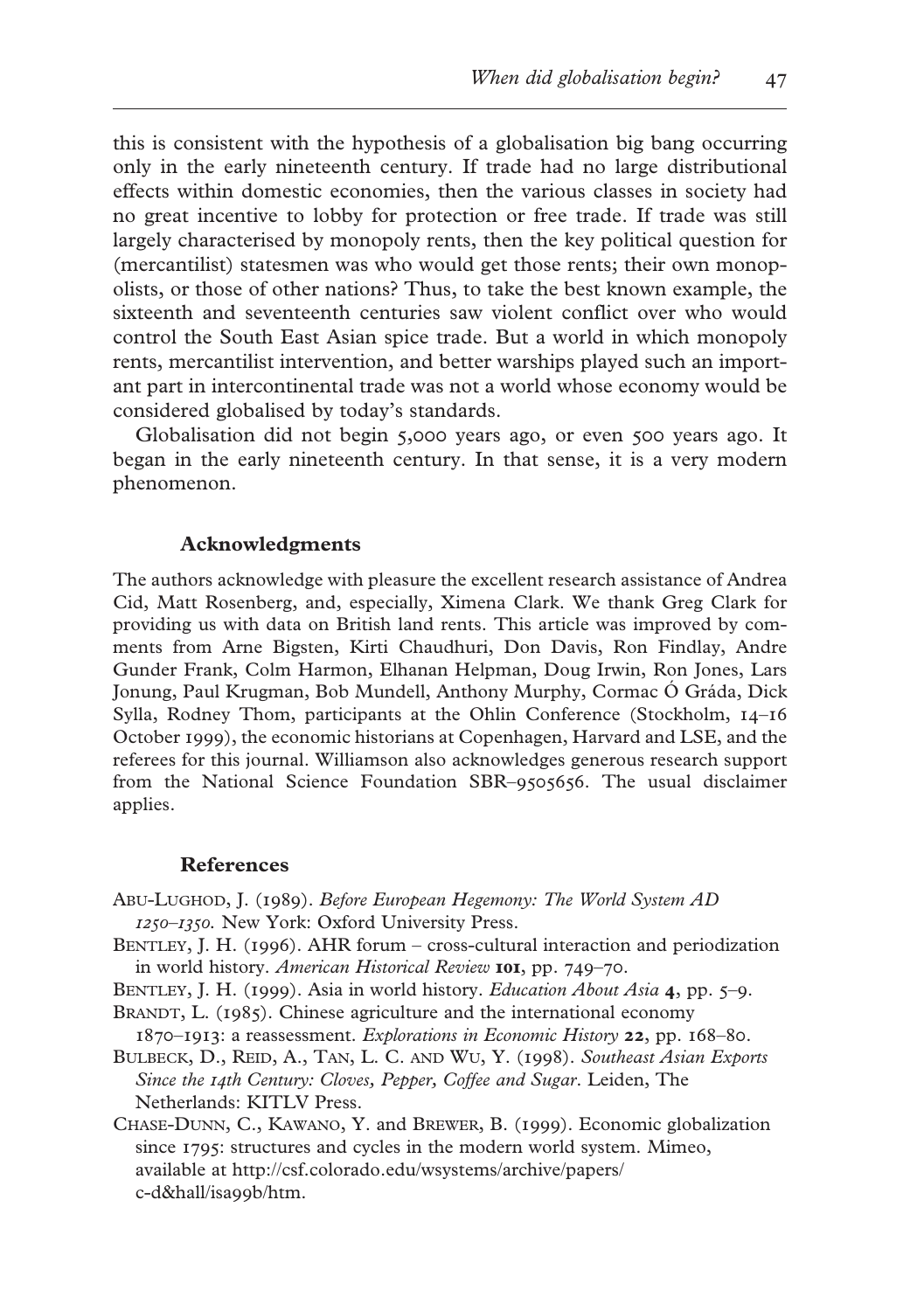- CHAUDHURI, K. N. (1978). *The Trading World of Asia and the English East India* Company 1660–1760. Cambridge: Cambridge University Press.
- CHAUDHURI, K. N. (1982). European trade with India. In T. Raychaudhuri and I. Habib (eds), *The Cambridge Economic History of India*, Vol I: *c.1200–c.1750*. Cambridge: Cambridge University Press.
- COLLINS, W. J. (1996). Regional labor markets in British India. Mimeo (November), Department of Economics, Harvard University.
- CURTIN, P. D. (1984). *Cross-Cultural Trade in World History*. Cambridge: Cambridge University Press.
- DAVIS, R. (1962). *The Rise of the English Shipping Industry in the Seventeenth and Eighteenth Centuries*. London: Macmillan.
- FRANK, A. G. (1998). *ReOrient: Global Economy in the Asian Age*. Berkeley, CA: University of California Press.
- FRANK, A. G. and GILLS, B. (eds.) (). *The World System: Five Hundred Years or Five Thousand?* London: Routledge.
- HAMILTON, E. J. (1934). *American Treasure and the Price Revolution in Spain*, 1501-1650. Cambridge, MA: Harvard University Press.
- HARLAFTIS, G. and KARDASIS, V. (2000). International shipping in the Eastern Mediterranean and the Black Sea: Istanbul as a maritime centre. In S. Pamuk and J. G. Williamson (eds), *Globalization Challenge and Economic Response in the Mediterranean before* . London: Routledge.
- HARLEY, C. K. (1980). Transportation, the world wheat trade, and the Kuznets cycle,  $1850-1913$ . *Explorations in Economic History* 17, pp. 218-50.
- HARLEY, C. K. (1988). Ocean freight rates and productivity, 1740-1913: the primacy of mechanical invention reaffirmed. *Journal of Economic History* 48, pp.  $85I - 76.$
- HUBER, J. R. (1971). Effect on prices of Japan's entry into world commerce after 1858. *Journal of Political Economy* 79, pp. 614-28.
- IRWIN, D. A. (1991). Mercantilism as strategic trade policy: the Anglo-Dutch rivalry for the East India trade. *Journal of Political Economy* 99, pp. 1296-314.
- ISSAWI, C. (1966). *The Economy of the Middle East 1800-1914*. Chicago, IL: University of Chicago Press.
- KRISHNA, B. (1924). *Commercial Relations Between India and England, 1601–1757*. London: Routledge, 1924.
- LATHAM, A. J. and NEAL, L. (1983). The international market in rice and wheat, 1868-1914. *Economic History Review* 36, pp. 260-75.
- MCCUSKER, J. J. and MENARD, R. (1991). *The Economy of British America*, *–*. Chapel Hill, NC: University of North Carolina Press.
- MCNEIL, W. H. (1999). *A World History*, 4th edn. Oxford: Oxford University Press.
- MECHNER, E. (1999). Pirates and planters: trade and development in the Caribbean, 1492–1680. Ph.D thesis, Department of Economics, Harvard University.

MENARD, R. (1991). Transport costs and long-range trade, 1300–1800: was there a European 'transport revolution' in the early modern era? In J. D. Tracy (ed.), *Political Economy of Merchant Empires*. Cambridge: Cambridge University Press.

MICHELL, A. R. (1977). The European fisheries in early modern history. In E. E. Rich and C. H. Wilson (eds), *The Cambridge Economic History of Europe*, vol. V: *The Economic Organization of Early Modern Europe*. Cambridge: Cambridge University Press.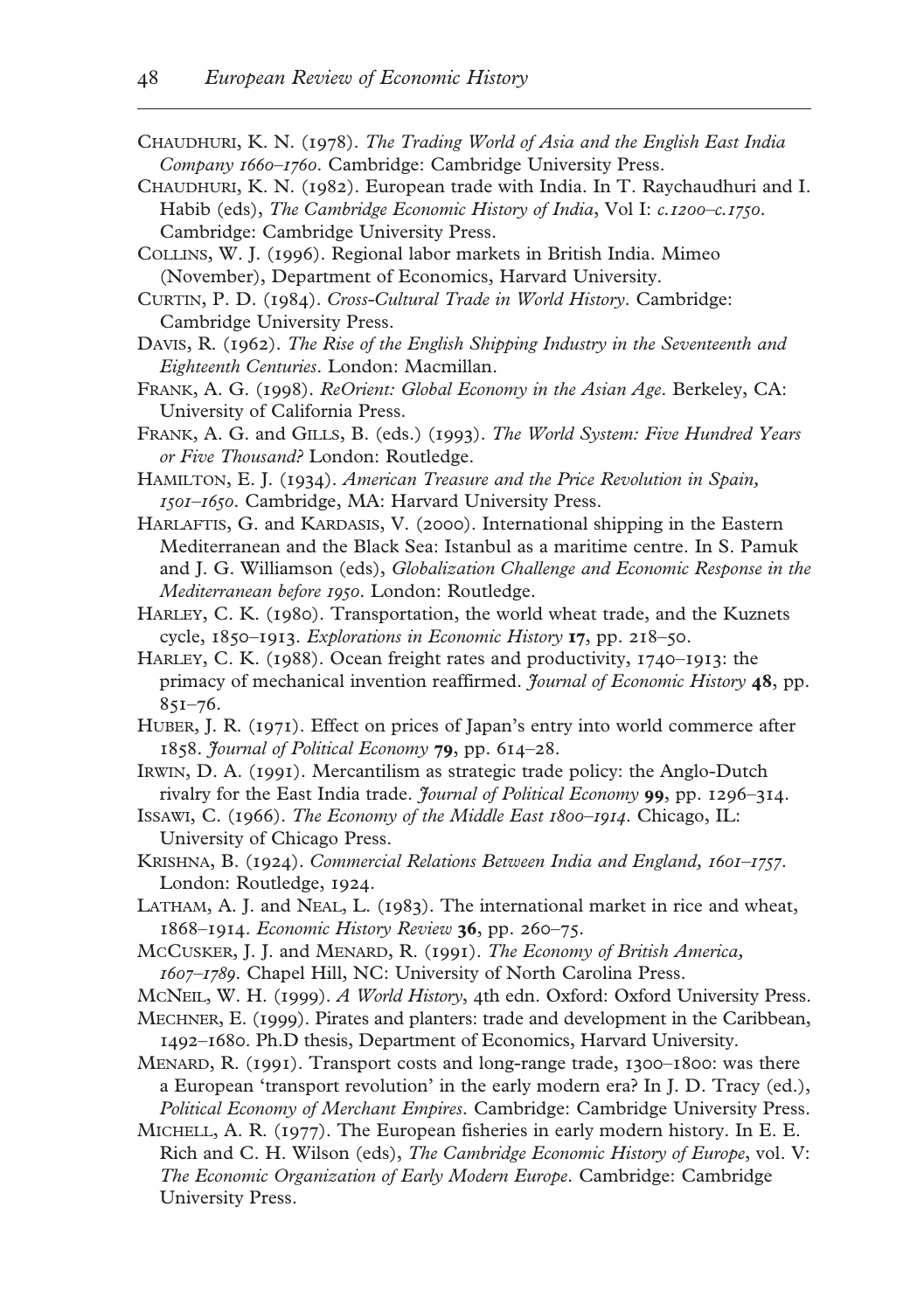- NORTH, D. C. (1958). Ocean freight rates and economic development 1750–1913. *Fournal of Economic History* **18**, pp. 538–55.
- O'ROURKE, K. H. (1994). The repeal of the Corn Laws and Irish emigration. *Explorations in Economic History* 31, pp. 120–38.
- O'ROURKE, K. H. (1997). The European grain invasion, 1870–1913. *Journal of Economic History* 57, pp. 775-801.
- O'ROURKE, K. H., TAYLOR, A. M. and WILLIAMSON, J. G. (1996). Factor price convergence in the late nineteenth century. *International Economic Review* 37, pp. 499-530.
- O'ROURKE, K. H. and WILLIAMSON, J. G. (1994). Late 19th century Anglo-American factor price convergence: were Heckscher and Ohlin right? *Journal of Economic History* 54, pp. 892–916.
- O'ROURKE, K. H. and WILLIAMSON, J. G. (1999a). *Globalization and History*. Cambridge, MA: MIT Press.
- O'ROURKE, K. H. and WILLIAMSON, J. G. (1999b). The Heckscher-Ohlin model between 1400 and 2000: when it explained factor price convergence, when it did not, and why. NBER Discussion Paper no. 7411. National Bureau of Economic Research, Cambridge, MA.
- PHELPS BROWN, H. and HOPKINS, S. V. (1981). *A Perspective of Wages and Prices*. London: Methuen.
- PRAKESH, O. (1998). *The New Cambridge History of India*, vol. II (5): *European Commercial Enterprise in Pre-Colonial India*. Cambridge: Cambridge University Press.
- REID, A. (1993). *Southeast Asia in the Age of Commerce 1450–1680*, volume 2: *Expansion and Crisis*. New Haven, CN: Yale University Press.
- ROGOWSKI, R. (1989). *Commerce and Coalitions*. Princeton, NJ: Princeton University Press.
- SHEPHERD, J. F. and WALTON, G. M. (1972). Shipping, Maritime Trade, and the *Economic Development of Colonial North America*. Cambridge: Cambridge University Press.
- STEENSGAARD, N. (1965). Freight costs in the English East India trade, 1601–1657. Scandinavian Economic History Review 13, pp. 143–62.
- TRACY, J. D. (1990). Introduction. In J. D. Tracy (ed.), *The Rise of Merchant Empires*. Cambridge: Cambridge University Press.
- WALLERSTEIN, I. (1974). *The Modern World-System*, vol. I: *Capitalist Agriculture and the Origins of the European World-Economy in the Sixteenth Century*. San Diego, CA: Academic Press.
- WALLERSTEIN, I. (1989). *The Modern World-System*, vol. III: *The Second Era of Great Expansion of the Capitalist World-Economy, 1730–1840s.* San Diego, CA: Academic Press.
- WILLIAMSON, J. G. (1990). The impact of the Corn Laws just prior to repeal. *Explorations in Economic History* 27, pp. 123-56.
- WILLIAMSON, J. G. (1997). Globalisation and inequality, past and present. *World Bank Research Observer* 12, pp. 117-35.
- WILLIAMSON, J. G. (1999a). Globalisation, factor prices and living standards in Asia before 1940. In A. J. Latham (ed.), *Asia Pacific Dynamism 1500-2000*. London: Routledge.
- WILLIAMSON, J. G. (1999b). Real wages, inequality, and globalisation in Latin